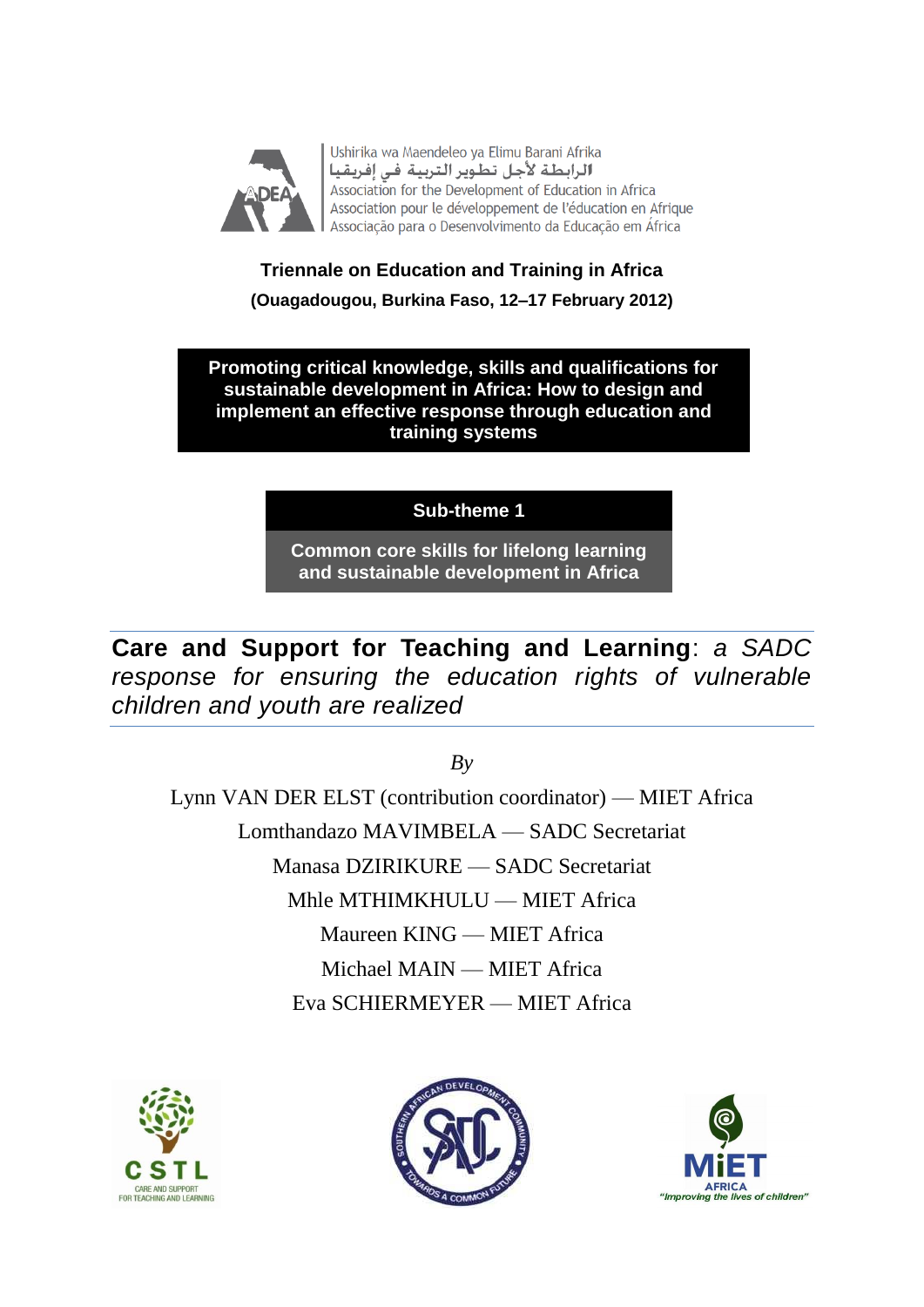This document was prepared by the SADC Secretariat and MIET Africa for ADEA's Triennale Meeting (Ouagadougou, Burkina Faso, 2012). The views and opinions expressed in this volume are those of the authors and should not be attributed to ADEA, to its members or affiliated organizations or to any individual acting on behalf of ADEA.

### **© Association for the Development of Education in Africa (ADEA) – 2011**

#### **Association for the Development of Education in Africa (ADEA)**

African Development Bank (AfDB) Temporary Relocation Agency (ATR) 13 avenue du Ghana BP 323 1002 Tunis Belvédère Tunisia Tel: +216/ 71 10 39 86 Fax: +216/ 71 25 26 69 adea@afdb.org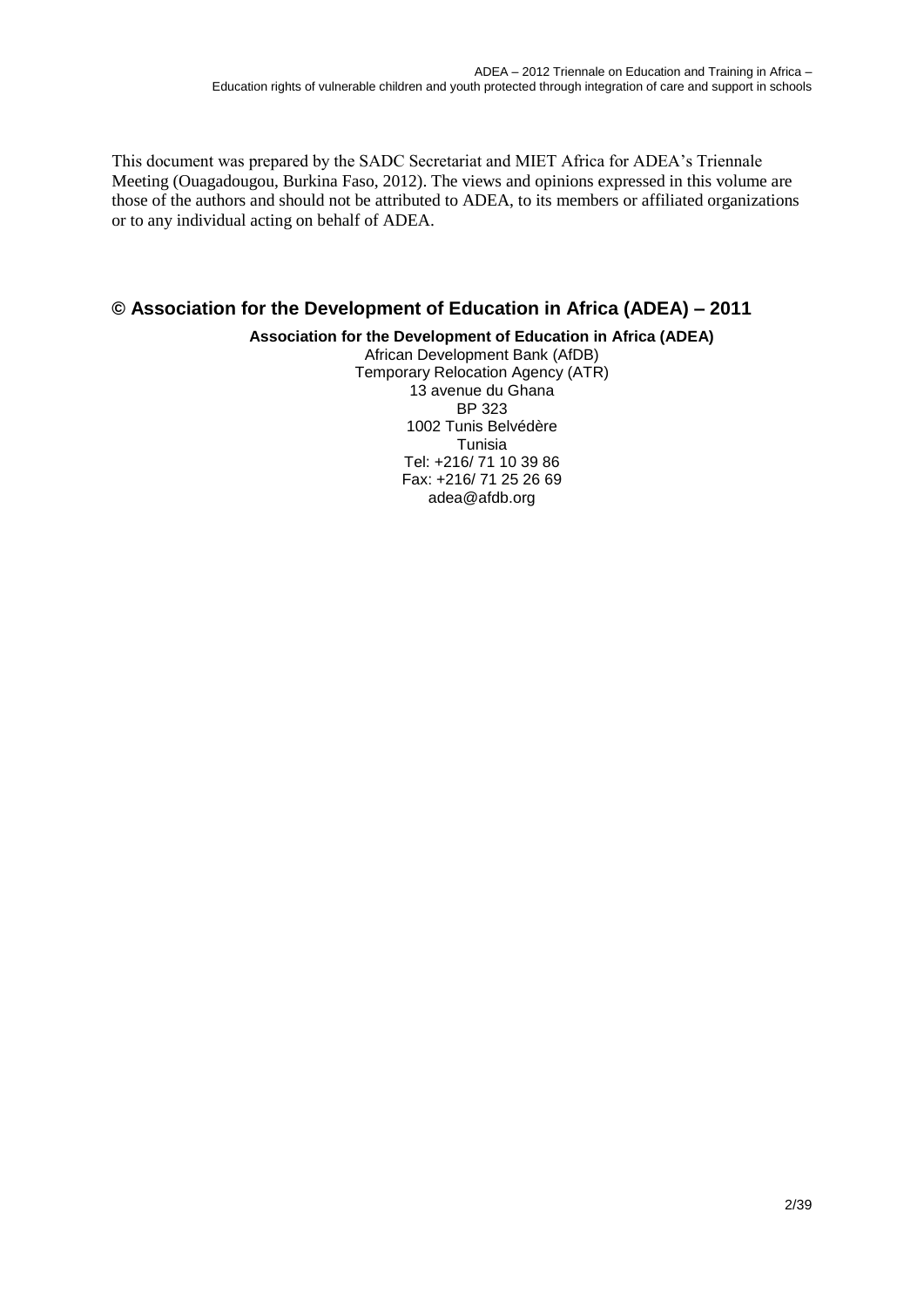# **Contents**

| 1.    |     |
|-------|-----|
| 2.    |     |
| 3.    |     |
| 4.    |     |
| 5.    |     |
| 5.1   |     |
| 5.2   |     |
| 5.3   |     |
| 5.4   |     |
| 5.5   |     |
| 5.5.1 |     |
| 5.5.2 |     |
| 5.5.3 |     |
| 5.5.4 |     |
| 6.    |     |
| 6.1   |     |
| 6.2   |     |
| 6.3   |     |
| 6.3.1 |     |
| 6.3.2 |     |
| 6.4   |     |
| 7.    |     |
| 7.1   |     |
| 7.2   |     |
| 7.3   |     |
| 7.4   | .24 |
| 7.4.1 |     |
| 7.4.2 |     |
| 7.4.3 |     |
| 7.5   |     |
| 7.5.1 |     |
| 7.5.2 |     |
| 7.5.3 |     |
| 7.6   |     |
| 8.    |     |
| 8.1   |     |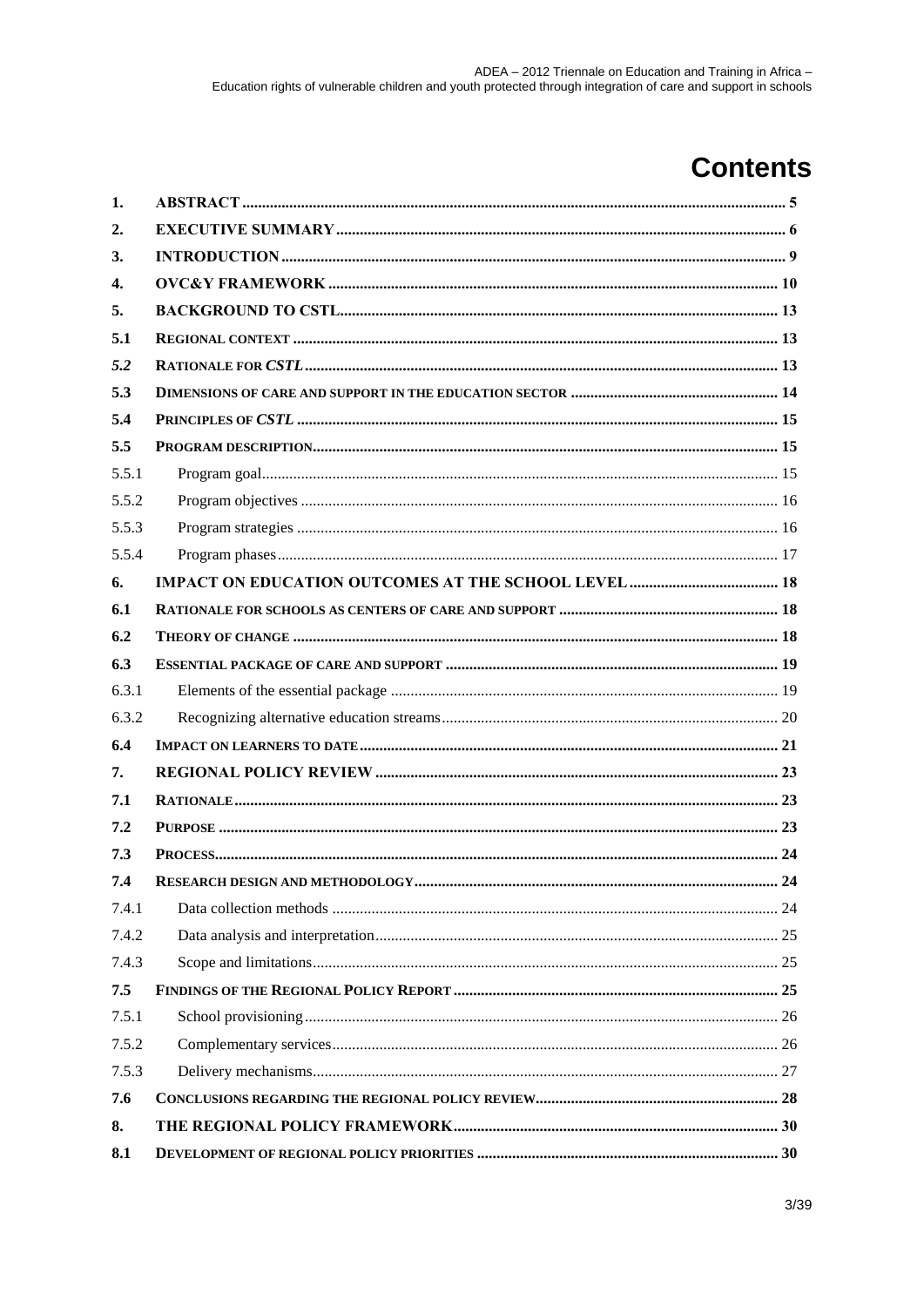| 8.3   |  |
|-------|--|
| 8.3.1 |  |
| 8.3.2 |  |
| 8.3.3 |  |
| 8.4   |  |
|       |  |
| 10.   |  |
|       |  |

# **List of Figures**

# **Abbreviations**

| COE         | Centres of Excellence                  |
|-------------|----------------------------------------|
| EFA         | <b>Education For All</b>               |
| MDG         | Millennium Development Goals           |
| SADC        | Southern African Development Community |
| <b>SCCS</b> | Schools as Centres of Care and Support |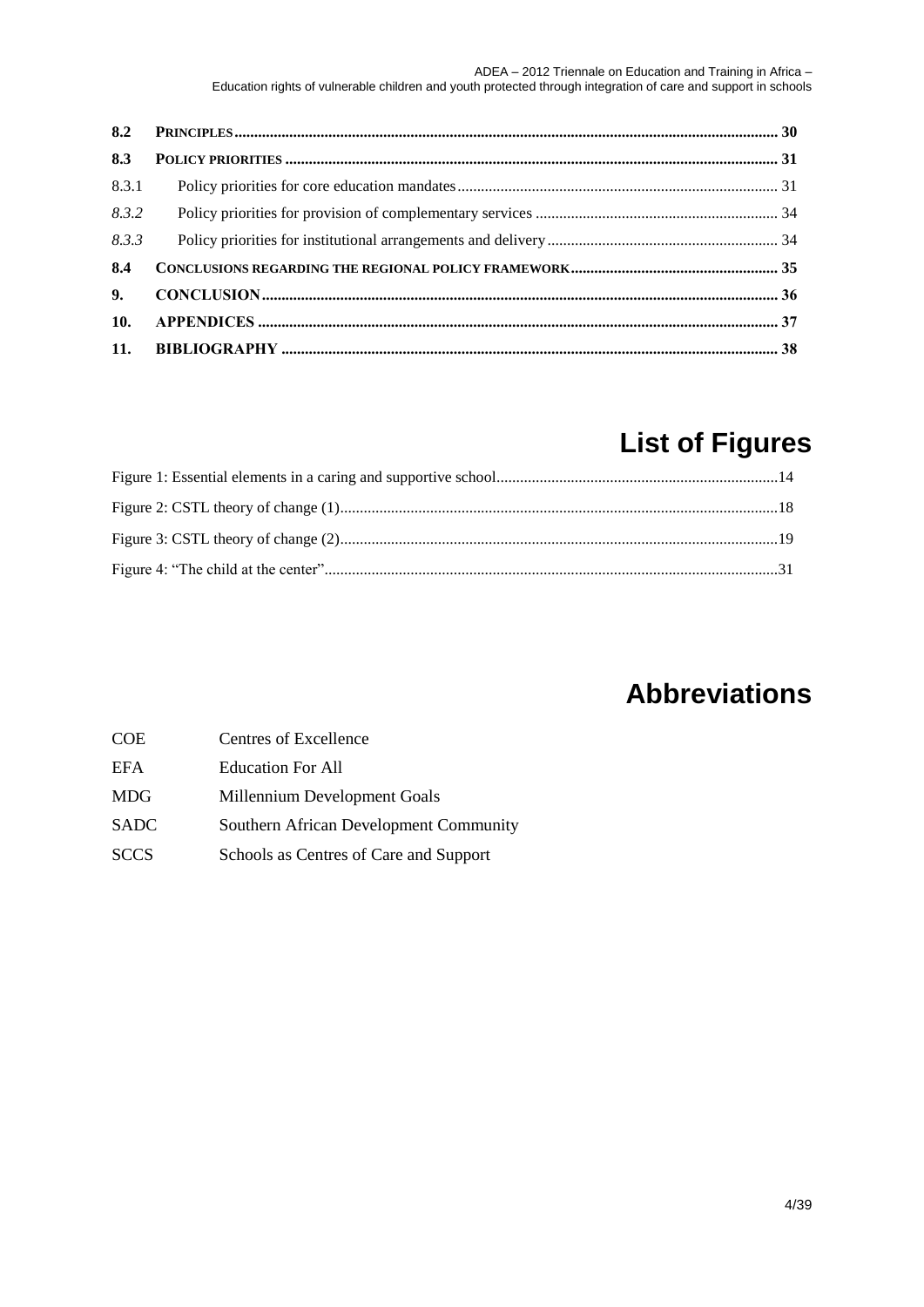# 1. **ABSTRACT**

<span id="page-4-0"></span>1. Across the SADC Region, millions of children face challenges to realizing their right to education. SADC Ministers of Education have recognized that fundamental changes need to take place in all education systems and institutions. In response to this, they have the adopted the **Care and Support for Teaching and Learning (CSTL)** initiative as a comprehensive response to the health and socio-economic challenges facing vulnerable learners, and to make schools *inclusive centers of learning, care and support*.

2. This paper explains how *CSTL —* which provides a coordinating mechanism for ministries of education to lead a multiple-sectoral response to mainstreaming care and support — can *impact positively on the education rights of vulnerable children and youth.* The initiative builds on existing care and support programs, and is being implemented incrementally across the SADC Region (initially in five Member States).

3. SADC's *Strategic Framework for OVC&Y* and the "Minimum Package" of services are described, and *CSTL's* role in operationalizing the framework from the education sector's perspective is explained.

4. The program's potential to impact positively on education outcomes at school level is discussed. Although the program is still in its infancy, it is argued that past care and support interventions do support *CSTL's* underlying theory of change.

5. Systematizing care and support requires an enabling policy environment. A policy review was first conducted in all SADC Member States before an overarching regional policy framework was developed, the processes, findings and recommendations of which are outlined.

6. It is concluded that *CSTL* provides a unique response to the multiplicity of challenges facing the vulnerable learner in the SADC Region.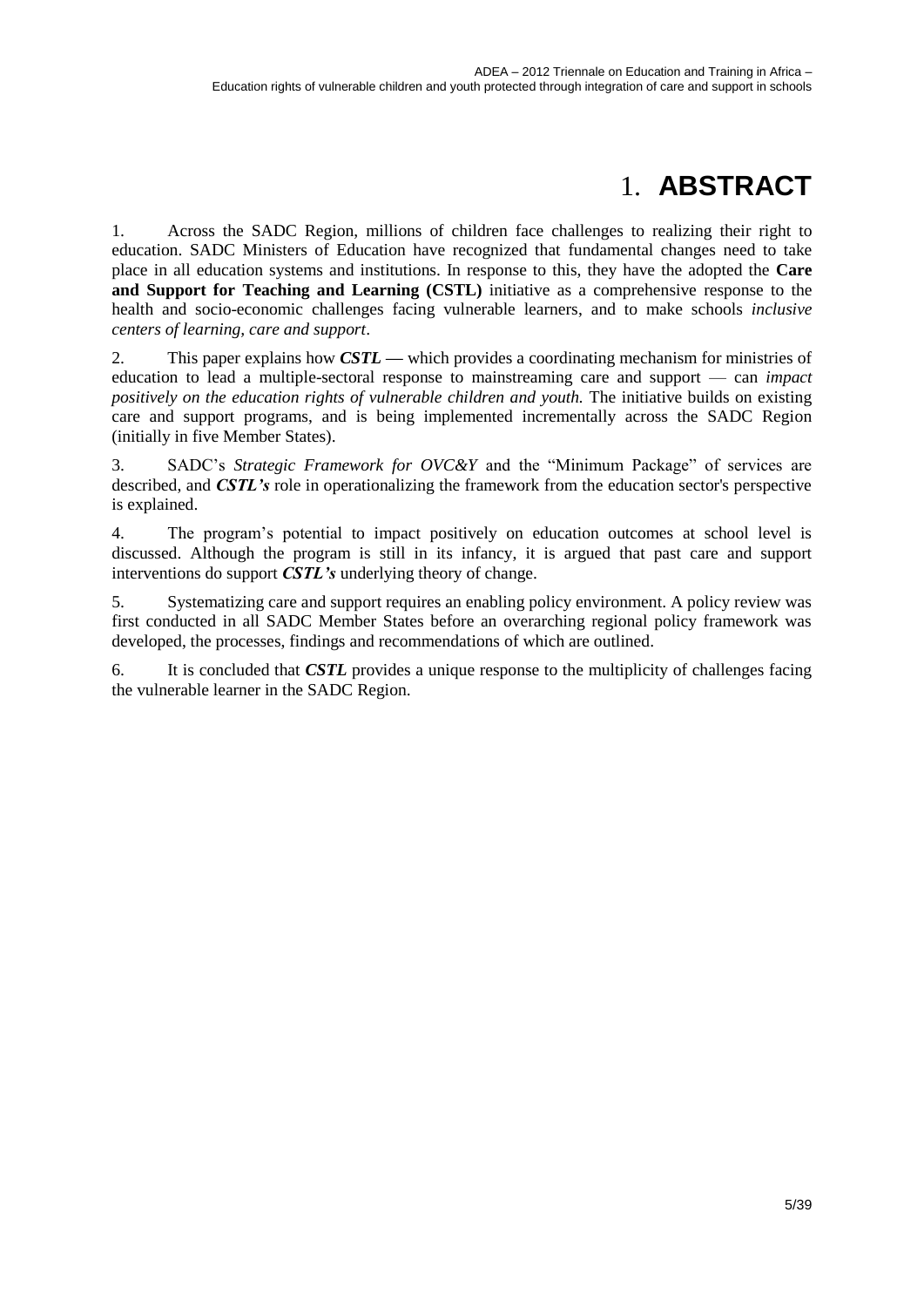# 2. **EXECUTIVE SUMMARY**

<span id="page-5-0"></span>7. Across the SADC Region, millions of vulnerable children are confronted by a range of barriers to accessing education and to remaining *in* and achieving *at* school. SADC Ministers of Education recognize that fundamental changes are needed in all education systems if the Education For All goals are to achieved.

8. This paper discusses how, through mainstreaming care and support, SADC's *Care and Support for Teaching and Learning (CSTL)* initiative can positively impact on ensuring the *education rights of vulnerable children and youth.*

9. In 2008 SADC developed a framework of comprehensive care and support for vulnerable children and youth: it provides guidance to Member States for coordinating and harmonizing efforts to fully meet the basic rights and needs of vulnerable children and youth, and by ensuring that basic services are provided in an integrated, complementary and holistic manner. *CSTL* seeks to operationalize SADC's "Minimum Package of Services" within the education sector. A monitoring and evaluation framework has been developed to track progress made by Member States.

10. *CSTL* supports both education systems and institutions to ensure that children have access to quality education *and* the basic needs essential for their development. While it is the mandate of education ministries to provide an environment where children can learn effectively, other essential services necessary for vulnerable children to achieve in school are usually provided by *other* ministries. The delivery of school-based services therefore has to be significantly multi-sectoral, although coordinated by the Ministry of Education. *CSTL* facilitates meeting the basic needs of vulnerable learners so that *access to education, retention* and *progression* are improved.

11. The principles and values o*f CSTL* are that it: is child-centered and promotes a child-rights approach; is gender-sensitive and inclusive; embraces diversity; encourages a sector-wide approach; addresses barriers that prevent access, retention and performance in school; supports collaboration with all stakeholders; fosters commitment and support at all levels; builds on existing initiatives; prioritizes capacity development; aligns interventions to national policies and contributes to attaining international targets.

12. The goal of *CSTL* is that the education rights of vulnerable children are realized through schools becoming inclusive centers of learning, care and support. Strategic objectives at *regional level* are: to strengthen and harmonize care and support policies and programs to support improved education outcomes; to increase learning and knowledge on care and support strategies. At *national level* they are to improve the enrollment, retention and achievement of vulnerable learners.

13. The four components at *regional* level are: policy development and harmonization; research, monitoring and evaluation, and knowledge management; capacity development and provision of technical resources and support; management and resource mobilization.

14. *National level* components include: developing and reviewing policy, and establishing institutional arrangements; facilitating access to essential services for learners (*in* and *through* schools); enhancing the capacity of institutions, communities and families to support learners to learn effectively.

15. At *school level* the program works with schools as entry points and channels for care and support, because they provide an effective service delivery mechanism. *CSTL's* theory of change is based on the premise that increased care and support to vulnerable learners (delivered through multisectoral collaboration) *will* improve education outcomes.

16. *CSTL* facilitates the delivery of the following agreed-upon package of care and support elements: psychosocial support; safety and protection; social and welfare services; nutrition;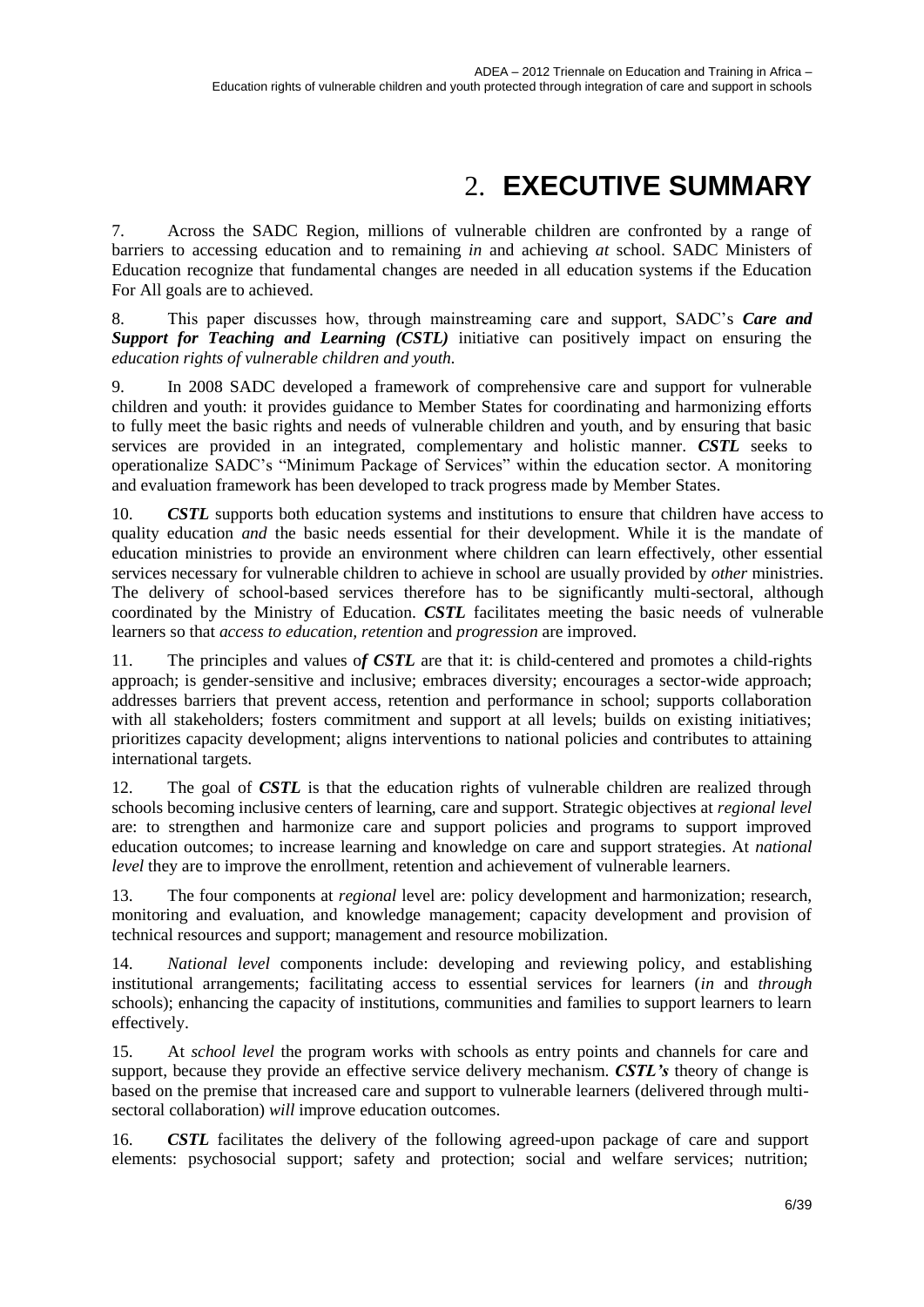curriculum support; teacher development and support; leadership and structures; health; community; infrastructure; material support; water and sanitation. In addition, gender sensitivity and inclusive education are crosscutting issues across all elements.

17. The implementation of the *CSTL* package of care and support at school level is in its early stages and has therefore not yet been fully tested: in the first phase of the initiative there has been a strong focus on activities at regional and national levels to lay the foundation for the mainstreaming of care and support. However, in 2009 *CSTL* did begin implementation at school level: 15 baseline schools in each Phase 1 Member State were selected; a comprehensive baseline study was conducted, which assessed the state of care and support elements in each school and its readiness to implement the essential package. With the development of a regional Monitoring, Evaluation and Reporting framework, the baseline schools are being closely monitored and the impact on education outcomes is currently being measured.

18. Evidence from past care and support programs supports *CSTL's* underlying theory of change. Evidence of impact on education outcomes can also be drawn from partner organizations that work under the *CSTL* "umbrella" and which are experiencing positive impacts on the wellbeing of vulnerable learners.

19. **CSTL** seeks to systematize care and support within the education sector. This requires an enabling environment. Accordingly, the SADC Secretariat commissioned a regional policy review to assess policies and programs in each Member State and which would inform the development of an overarching common regional policy framework.

20. The regional policy review examined: the appropriateness of education policies for the provision of care and support; how policies of other sectors cover the essential elements of care and support; the adequacy of services and implementation strategies of identified policies; the adequacy of structures for identified policies; care and support programs and how they are delivered; the mechanisms of integrating delivery of services by different service providers. It also included an analysis of the strengths and weaknesses of identified policies and programs.

21. Policies were reviewed in all Member States and country policy reports were developed. Country level data was compared and consolidated into a regional policy report. The findings were used to inform the development of the regional policy framework.

22. Various qualitative research methods were applied in conducting the review. Data collected was tabulated and analyzed to identify gaps and to determine priorities with respect to societal, systemic, pedagogic and intrinsic barriers.

23. The research focused on the *policy environment*, so no situation analysis was undertaken regarding the *implementation* of these policies. Some difficulties were encountered. While there were certain limitations inherent in the study, the research did provide an in-depth understanding of the existing relevant policies and programs in all Member States.

24. The findings of the review are discussed under three categories. Firstly, *school provisioning:* the region *is* making progress in increasing access to basic education. However, schooling costs carried by households remains a significant barrier. Improving the quality of education requires fostering an enabling environment. What is needed too is a common, consistent definition of vulnerability across Member States.

25. Secondly, *complementary services:* there are many policies and strategies that support education outcomes that are provided by other ministries. All Member States have developed policy responses to the challenges of HIV and AIDS. Most Member States provide some form of school feeding, although the coverage across urban and rural areas varies significantly. Child labor is prevalent and does affect school attendance negatively. It is clear that children do need support to overcome the many barriers they face.

26. Thirdly, *delivery mechanisms:* the scale of barriers to learning requires a concerted multisectoral effort. The policy review also identified a tendency in all Member States to separate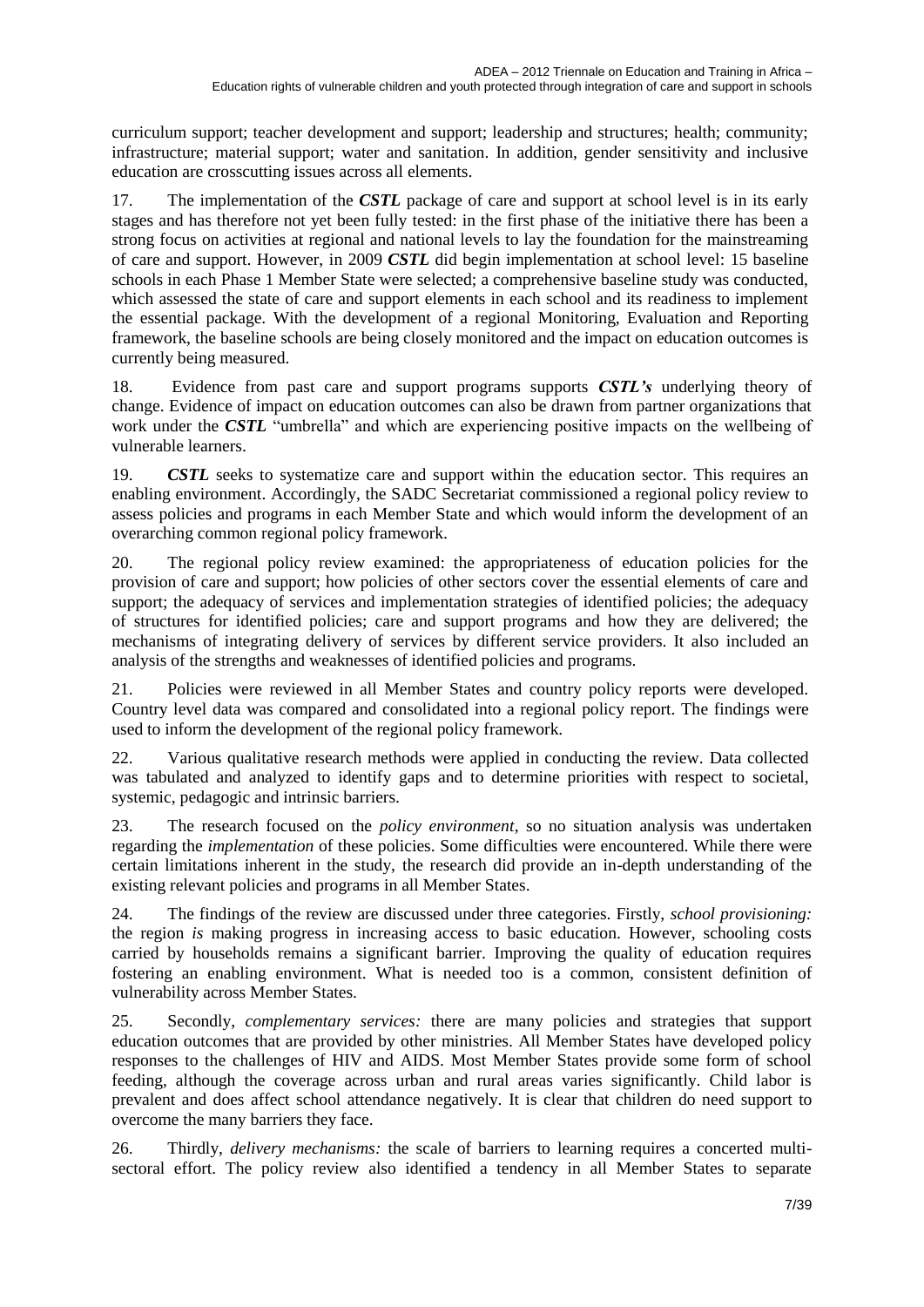structures, rather than forming a comprehensive, integrated structure. While some countries are now establishing multi-sectoral structures, there is still the need for capacity building across the system.

27. The review showed that progress has been made towards building a foundation for care and support for teaching and learning. However, mainstreaming care and support requires a focus on policy development that will foster participation by a range of stakeholders. Further, buy-in from senior decision makers across different ministries is required.

28. During the policy review the most urgent specific barriers to education and the interventions that ought to be replicated through a harmonization of policies were identified. It is recommended that these policy gaps should be addressed urgently through appropriate policy innovations and interventions, guided by minimum standards provided in the framework.

29. The following principles to guide the development of care and support-related policies have been defined collectively by Member States: a systems approach; sustainability; the child at the center; a coordinated multi-sectoral and rights-based approach; inclusive and non-discriminatory. They are also: participatory and empowering; asset-based, appreciative and flexible; evidence-based and contextually relevant.

30. Apart from summarizing priority policy interventions, the framework recommends: (i) priorities for core education mandates that fall directly under the Ministries of Education; (ii) priorities for complementary services that do not fall under the direct mandate of Ministries of Education; (iii) priorities for institutional arrangements and delivery  $-$  i.e. that children can access integrated services in and through schools.

31. As a program of SADC, *CSTL* works directly with Ministries of Education. However, the important contribution to education by the non-formal sector is recognized. As *CSTL* is scaled-up, it is proposed that explicit recommendations for alternative streams be considered in reviews of the policy framework.

32. The development of the regional policy framework is a step towards making care and support a core mandate of the education sector. The framework provides a guide for Member States to strengthen *their* policies and ensure the realization of common regional care and support objectives.

33. In conclusion, *CSTL* works toward making educational institutions centers of teaching, learning and support. It is a unique response to the multiplicity of challenges facing the vulnerable learners in the SADC Region.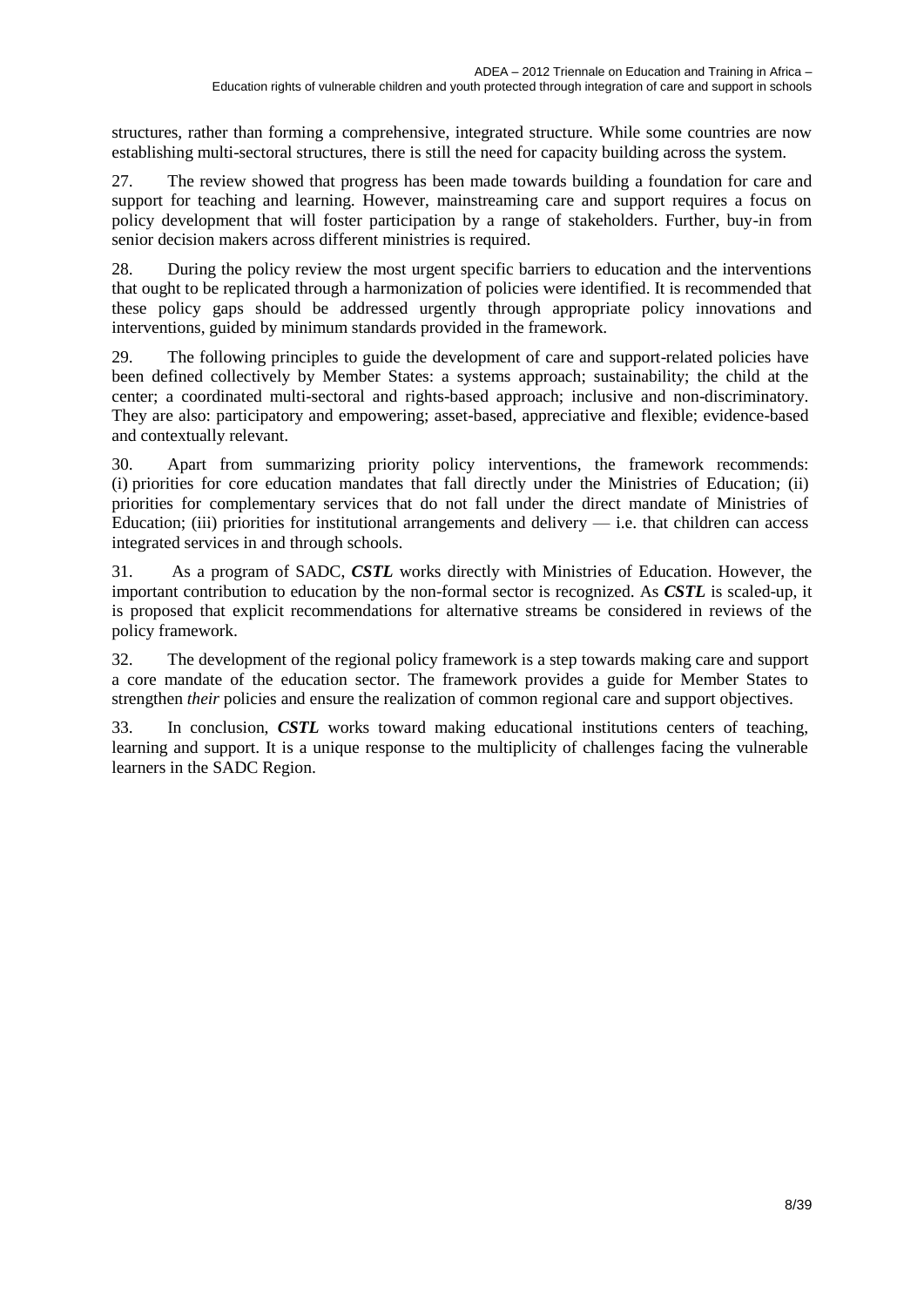# 3. **INTRODUCTION**

<span id="page-8-0"></span>34. In 2008, the number of orphans in the 15 Member States of the Southern African Development Community (SADC) was estimated to be 17 million (UNICEF, 2008). This does not include other vulnerable children and youth whose numbers are not known due to weak data collection and information management systems (SADC, 2011). Vulnerability in SADC is a result of a combination of multiple factors, primarily: poverty; HIV and AIDS and other diseases such as malaria and tuberculosis; natural disasters — commonly floods and droughts, which cause food insecurity; political and social conflict; biological factors such as disability; negative social practices, such as child marriages; cross border migration of unaccompanied children and young people; the lack of birth registration for a large number of children (James *et al*., 2008). These vulnerabilities, whether general or more specific, present as barriers to effective teaching and learning.

35. This paper discusses how the *Care and Support for Teaching and Learning (CSTL)* initiative — SADC's response for ensuring the education rights of vulnerable children and youth can impact positively on the *education rights of vulnerable children and youth through integration of care and support in schools*. Following this introduction, Chapter 4 describes *The Strategic Framework for OVC&Y* developed by SADC, and the "*Minimum Package*" necessary for the delivery of basic services to vulnerable children and youth. Chapter 5 provides the background and context to *CSTL*, while Chapter 6 assesses the impact of *CSTL* on education outcomes at school level. Chapter 7 discusses the regional policy review as a prelude to the development of a regional policy framework, which is dealt with in Chapter 8.

36. In 2008 SADC developed *The Strategic Framework for OVC&Y*, which is operationalized through a *Minimum Package of Services for OVC&Y* that outlines and classifies basic needs and services to be delivered. The paper explains that *CSTL* has assisted to operationalize the OVC&Y framework from the education sector's perspective.

37. Across the SADC Region millions of children do not realize their right to education because of a range of vulnerabilities, not least of which is widespread poverty, as well as the impact of HIV and AIDS. The *CSTL* initiative, launched jointly in 2008 by all SADC Ministers of Education, forms part of the response to these challenges. By mainstreaming care and support, schools become inclusive centers of learning, care and support.

38. *CSTL's* theory of change is presented as background to an assessment of the impact on education outcomes at school level. The agreed-upon elements of *CSTL's* essential package of care and support are also described briefly.

39. *CSTL* works directly with Ministries of Education, but the contributions made by alternative streams of education (through NGOs, community and faith-based organizations, etc.) must also be acknowledged. It is recommended that these are considered as the programme moves forward.

40. The process of mainstreaming care and support involves strengthening and harmonizing policies and practices in order to remove barriers to teaching and learning, and to facilitate systematic implementation of care and support in schools. Policy harmonization within, and across, Member States, is necessary to create policy environments that promote care and support for teaching and learning.

41. As a prelude to developing an overarching common policy framework for the region, the SADC Secretariat commissioned a regional policy review. The various research themes are outlined, as are the process and research methodology that were adopted. The findings are presented under three categories: (i) School provisioning; (ii) Complementary services; (iii) Delivery mechanisms.

In presenting the policy framework, the principles underlying the framework are listed. The policies priorities are organized according to: core education mandates; provisioning of complementary services; institutional arrangements and delivery.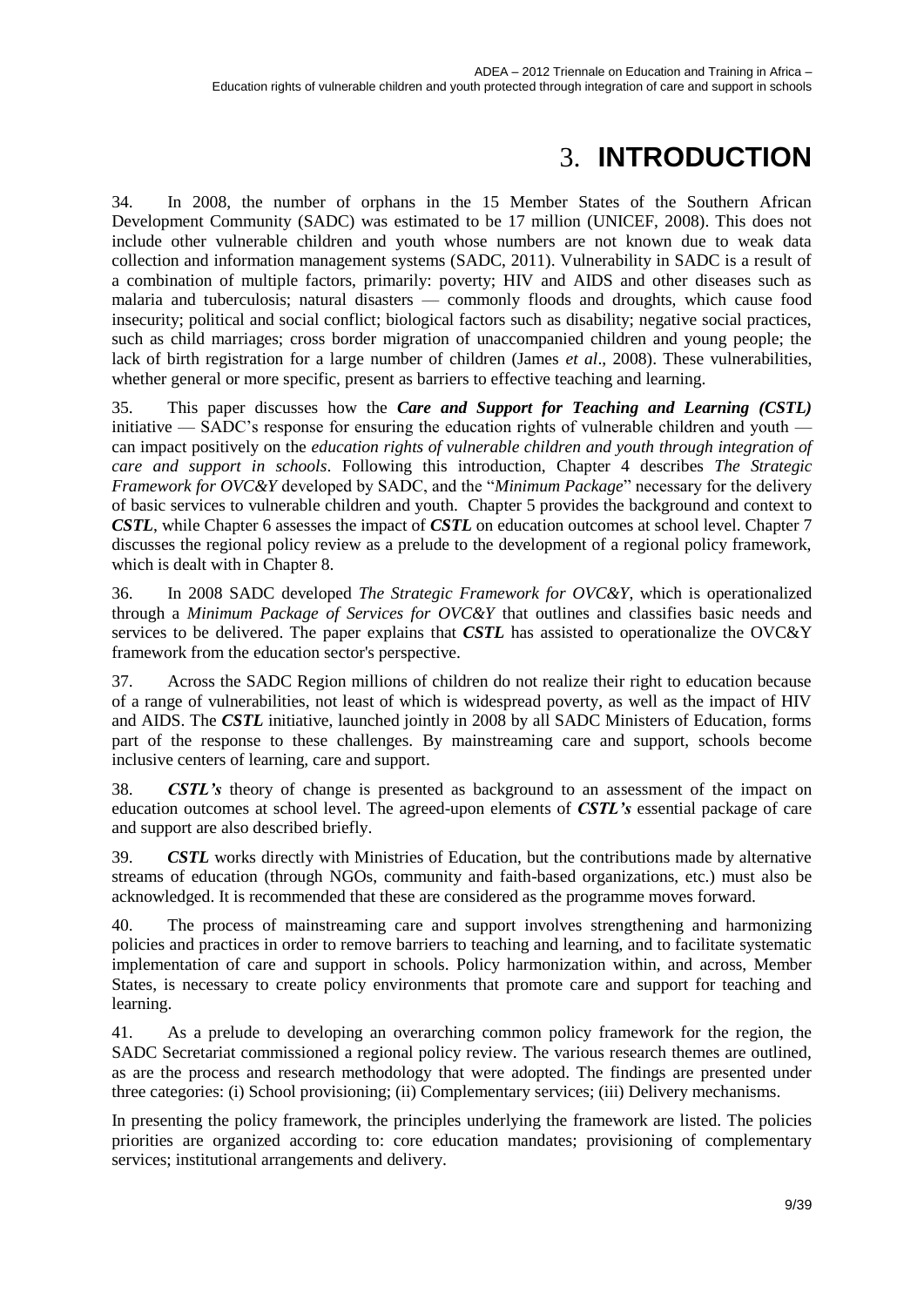# 4. **OVC&Y FRAMEWORK**

<span id="page-9-0"></span>42. *The Strategic Framework and Programme of Action (2008-2015): Comprehensive Care and Support for Orphans and other Vulnerable Children and Youth in SADC (The Strategic Framework for OVC&Y*) was developed in 2008 as a response to the unprecedented rise in the number of orphans and other vulnerable children and youth. It seeks to address weaknesses in the service delivery system, among which are: lack of standardization of service delivery efforts for vulnerable children and youth at regional and national levels; less formalized sharing of best practices between Member States; piecemeal and vertical sectoral delivery of services; weak coordination and collaboration between sectors, which make it difficult to provide comprehensive services for vulnerable children and youth in a holistic manner (Save the Children UK, 2010; Dzirikure, 2010). The framework provides the conceptual and strategic foundation on which the *CSTL* approach in the SADC Region is based.

43. *The Strategic Framework for OVC&Y* is guided by systems theory. [In this case, a system is defined as "a complex and highly interlinked network of parts exhibiting synergistic properties [and in which] the whole is greater than the sum of its parts (Flood and Jackson, 1991: 4)... coordinated to accomplish a set of goals" (Churchman, 1968: 29).] Vulnerable children and youth are considered as "whole" beings, whose basic needs must be delivered *systemically* in their totality, in order for them to realize optimum development.

44. Children and youth are defined as "vulnerable" when there is a higher chance that they will lose or not be able to access basic services (Dzirikure, 2008), or are exposed to an expected welfare loss above a socially accepted norm, and which results in risky / uncertain events, or lack of appropriate risk management instruments (Holzmann and Jørgensen, 2001; World Bank, 2003). Being vulnerable also means that the immediate care and support system for the children and youth — often the household or family unit — can no longer cope, and so they require external support to fulfill their basic needs. Optimum development for the child cannot be achieved by the partial fulfillment of basic needs or services, but the fulfillment of *all* of them.

45. *The Strategic Framework for OVC&Y* provides guidance for all Member States to coordinate and harmonize their efforts to fully meet the rights and basic needs of vulnerable children and youth, so that they can attain optimum development and realize their full human capabilities. Providing partial basic services to vulnerable children and youth often result in only *short term* gains in the overall care and support system and the development of the child or young person (Dzirikure, 2010). The services that are not provided often lead to a reduction in the efficacy, or "low net effect", of those needs and services that *are* provided. For example, even if children's education needs are fully provided for, they are nevertheless still not likely to attend school regularly or achieve well if they are hungry or over burdened with caring responsibilities at home. Therefore, the benefits of full education grants are unlikely to be realized if other basic needs of the child are not specifically addressed holistically and comprehensively within a continuum.

46. This "systems approach" also recognizes that the problems facing orphans and other vulnerable children continue into young adulthood beyond the age of 18, when they are no longer covered by care and support programs for children. The continuum of care and support for vulnerable *children* should therefore be sustained for vulnerable youth. *The Strategic Framework for OVC&Y* promotes "integration of vulnerable children and youth as a priority in all aspects of the development agenda of SADC at policy, legislative, strategic and service delivery levels with a focus on providing them with comprehensive services in a holistic manner" (Dzirikure, 2008: 29).

47. In order to operationalize comprehensive care and support for vulnerable children and youth across different sectors (as outlined in *The Strategic Framework for OVC&Y*), a *SADC Minimum Package of Services for OVC&Y (Minimum Package)* was developed that built on existing efforts by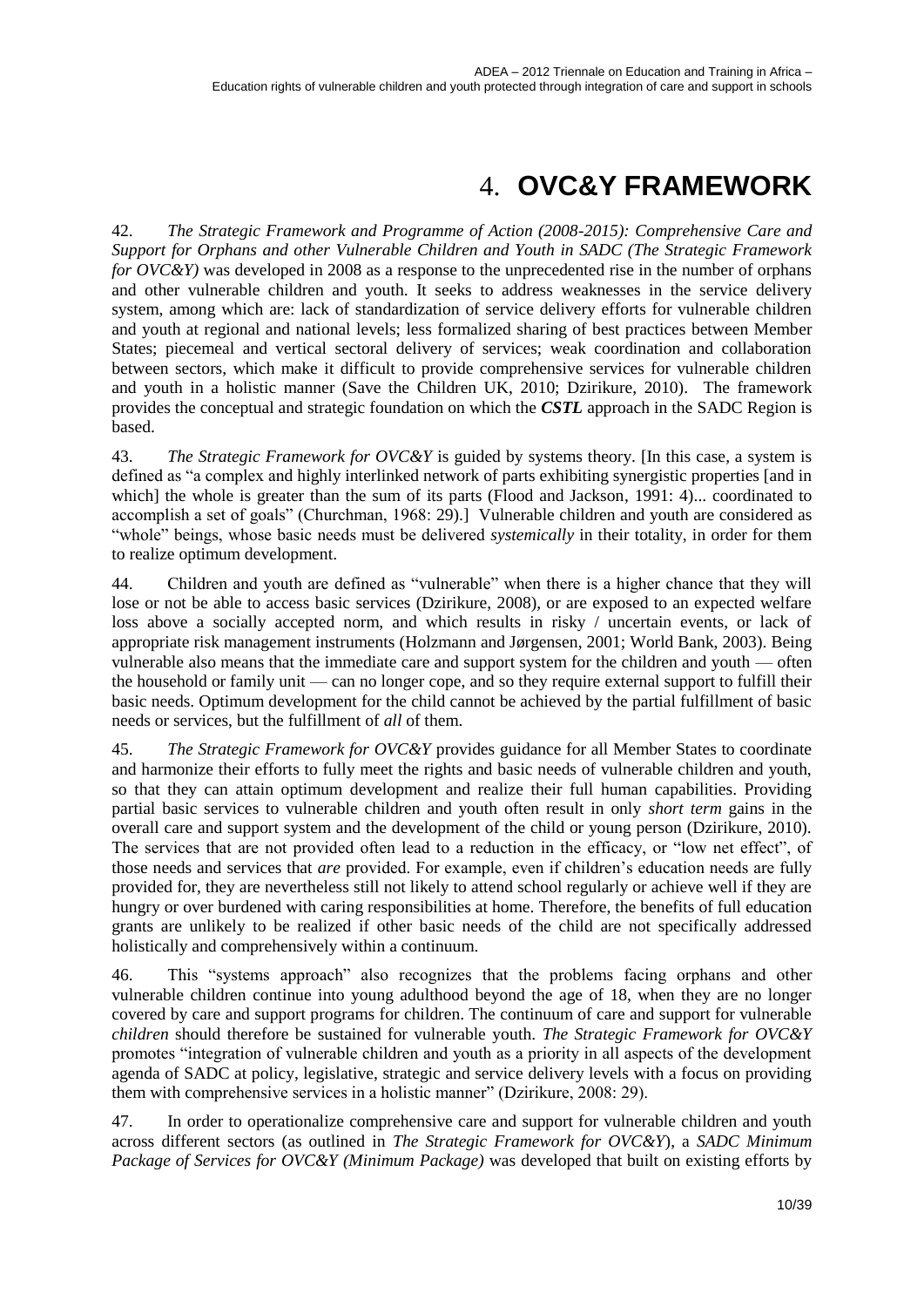Member States to provide services to children and youth. In order to attain universal access to basic needs and services (as enshrined in the MDG and other international and regional and commitments), the *Minimum Package* outlines the basic minimum services required for vulnerable children and youth to grow up to achieve their optimal development and attain their full capabilities.

48. These basic needs and services are classified under six areas: (i) education and vocational skills; (ii) health, clean water and sanitation; (iii) food security and nutrition; (iv) child and youth protection; (v) psychosocial support; (vi) social protection. Minimum basic services are defined further for each of the six basic needs or services areas. For example, specific services that fall under the education and vocational skills mandate are defined as including: basic education, which covers pre-schooling for early childhood development and primary and secondary education; tertiary education; technical and vocational training, including non-formal education for vulnerable adolescents and youth. Specific services provided for include: tuition fees; school uniforms and educational materials, i.e. stationery and instructional materials; skilled teachers; safe schools; psychosocial skills and support for all children and youth; professional, entrepreneurial and livelihood training and income-earning skills for adolescents and youth.

49. The *Minimum Package* also identifies complementary services (including aspects of all the other five basic needs and services identified above), without which effective teaching and learning for vulnerable children and youth cannot take place because they affect access to educational facilities and opportunities, enrolment, retention and achievement. These fall under the core mandate of other sectors, but should be provided holistically, in collaboration with the sector responsible for education and skills development. The *CSTL* initiative seeks to operationalize the *Minimum Package* (of services*)* within the Education and Skills Development Sector, by ensuring that other basic services for vulnerable children are provided in an integrated, complementary and holistic manner within a continuum of care and support that enables effective teaching and learning. In short, *CSTL* is the regional vehicle through which care and support for vulnerable children and youth will be integrated into the education policies and program of Member States.

50. In order that comprehensive services for vulnerable children and youth are delivered in a holistic manner, the different development agents that deliver services (government, civil society, and the private sector) should collaborate and coordinate their efforts. This should be done through one or a combination of the following ways: advocating within and across sectors to ensure that every sector and stakeholder fulfill their mandates and obligations towards vulnerable children and youth; developing competencies for inter-sector collaboration; establishing strong coordination and service referral systems, within and across sectors; developing relevant legal and legislative frameworks that foster comprehensive service delivery by sectors; empowering vulnerable children and youth, families and communities with self-organizing and livelihood/entrepreneurial income-generating and employment skills, so that they can access basic services at family level (Dzirikure, 2010; SADC, 2010).

51. Another pre-requisite for ensuring that comprehensive services are delivered in a holistic manner is that service providers in the different sectors, including Education and Skills Development, should adhere to a set of non-negotiable principles. These include: focusing on holistic development of the child or young person; ensuring that interventions consider the developmental needs of children at different age groups and contexts; considering and addressing the gender-driven causes of deprivation and vulnerability; guaranteeing the participation of children and young people in their own development, in a way consistent with their evolving capabilities; ensuring that interventions are sustainable, consistent, long term and free from negative effects — either in the short or long term, whether intended or not; being centered on promoting, fulfilling and nurturing the rights and responsibilities of children and young people (SADC, 2010).

52. A monitoring and evaluation framework has been developed to track and measure the extent to which Member States will make progress towards fulfilling the systemic, comprehensive and holistic service delivery requirements of *The Strategic Framework for OVC&Y*. The M*&E Framework* requires different sectors — including the Education and Skills Development Sector,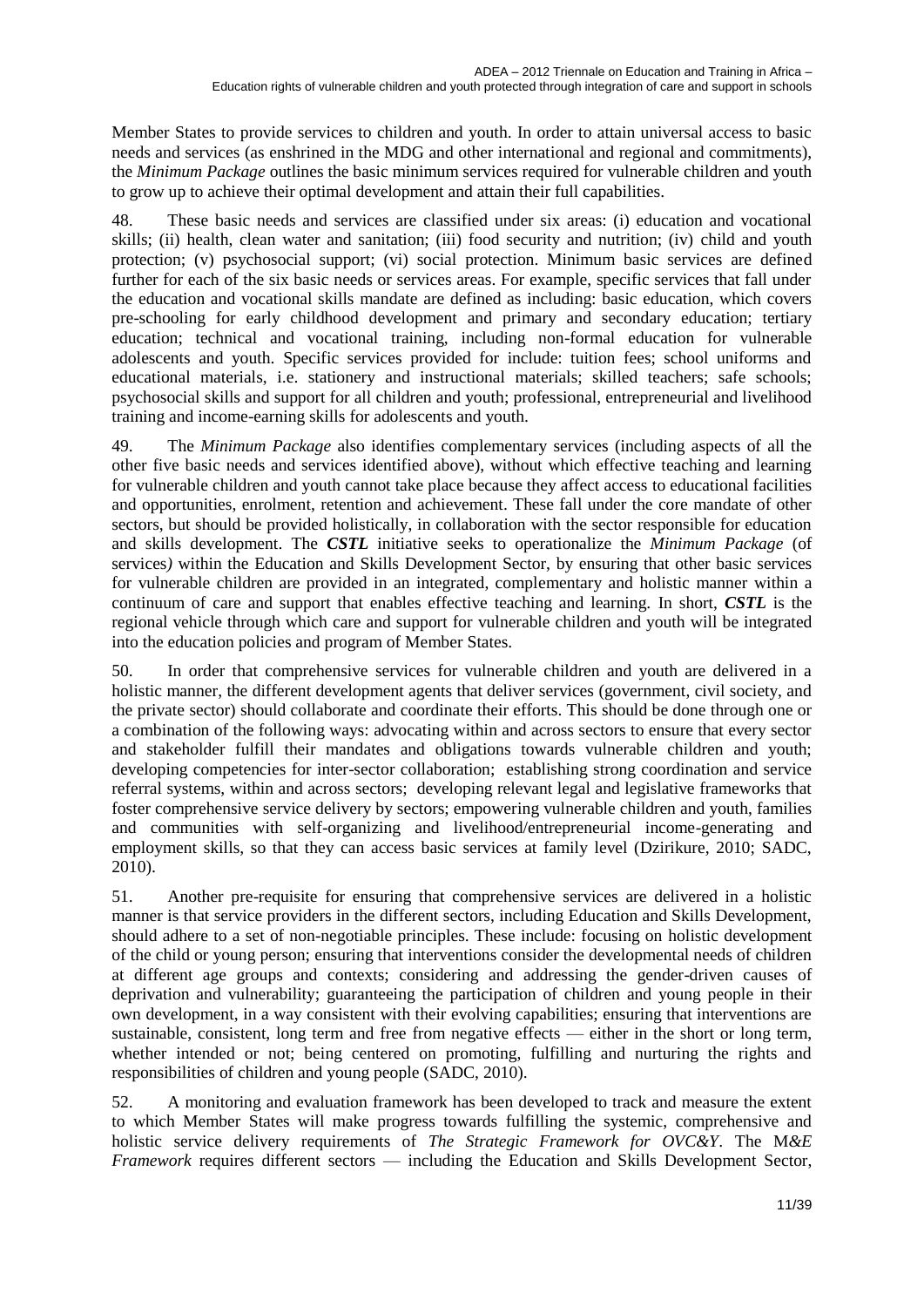through the *CSTL* program — to report on the extent to which their service delivery efforts are specifically targeted at vulnerable children and youth. The existing challenges associated with monitoring and evaluation of vulnerable children and youth-interventions in different development sectors are acknowledged — in most cases monitoring and evaluation does not exist. A SADC regional capacity building plan for monitoring and evaluation of vulnerable children and youth across sectors has therefore been developed.

53. To conclude, SADC acknowledges past weaknesses in service delivery to vulnerable children and youth. *The Strategic Framework for OVC&Y* and Minimum Package were developed specifically to address these. In turn,  $\text{CSTL}$  — which is described more fully in the following sections — is SADC's mechanism for operationalizing SADC's Minimum Package of care and support within the education sector.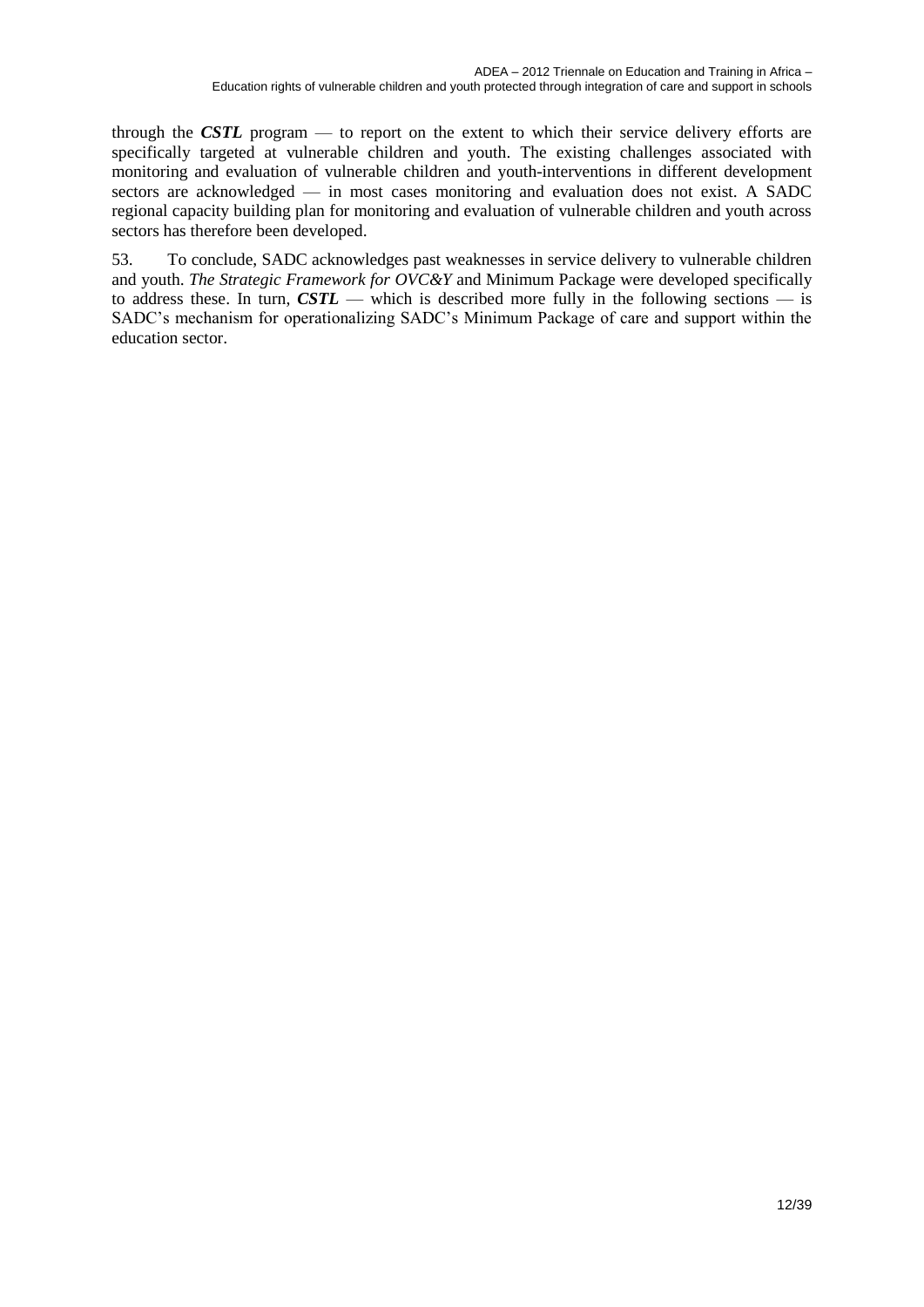# 5. **Background to CSTL**

## <span id="page-12-1"></span><span id="page-12-0"></span>**5.1 Regional context**

54. The importance of education is widely recognized and understood. It is the foundation for "lifelong learning and human development" (UNESCO, 1990) and is also an essential ingredient in the fight against poverty. Children have the right to quality education that has relevance to their day-to-day lives and developmental needs. Yet across the SADC Region, millions of children do not realize this right as a result of the vulnerabilities that characterize their lives. These children are confronted by a range of barriers — barriers to accessing education, to remaining in school, and to achieving at school. As these barriers are common across the majority of SADC Member States, these countries are at risk of not achieving their Education for All (EFA) targets and Millennium Development Goals (MDG).

55. In accordance with the Communiqué issued by the Ministers of Education of all SADC Member States in September 2005, fundamental changes need to take place in all education systems and institutions to secure the education rights of learners (SADC, "Swaziland Communiqué", 2005: Appendix 5). In particular, care and support for teaching and learning needs to be mainstreamed in all systems and across all education institutions. In July 2007, the SADC Ministers of Education reiterated the need for a comprehensive approach to the promotion of health in the education sector and on 4 July 2008, the *CSTL* initiative was approved by the Ministers. This because it was seen to provide a comprehensive response to the health and socio-economic challenges facing vulnerable learners (SADC "Lusaka Communiqué", 2008).

56. Thus *CSTL*, implemented as a SADC-wide initiative, takes its emphasis from these directives for a comprehensive approach to addressing health and socioeconomic barriers in the education sector. *CSTL* supports education ministries to fulfill the commitments and intentions of providing quality education to all children.

## <span id="page-12-2"></span>*5.2* **Rationale for** *CSTL*

57. Access to quality education and the basic need of freedom from disease, hunger, violence and abuse, as well for emotional security, care and support, are all essential ingredients for children's development if they are to participate meaningfully in society.

58. Providing an environment where children can learn effectively is the mandate of education ministries. However, the essential services (such as health and welfare services) necessary for children to learn effectively usually fall within the mandates of related ministries. It is therefore critical that any initiative to deliver a comprehensive range of services to children be significantly multi-sectoral, but should be led and coordinated by the Ministry of Education. The model here is one where the school is transformed into a center for real and meaningful learning, and a place where every child wants to be. Hence the school becomes a multi-sectoral focal point for community action and for community care and support for vulnerable children.

59. Schools such as these are at the service of children in a holistic way that engages their communities and fosters reciprocity. Strong school-community bodies are well-placed to identify school-aged children who are in need — children who are orphans, are susceptible to violence, have disabilities, are HIV infected / affected, are malnourished, are especially poor, etc. — to determine the community's own response to these needs, and to access agencies (NGOs, government departments, faith-based organizations, etc.) that can support their response to the identified needs.

60. To achieve this ideal situation there is much to be done. The *CSTL* initiative was conceived to support education institutions and systems in Member States to progress towards realizing children's right to education, as well as having their physical, psychological, social, spiritual and emotional needs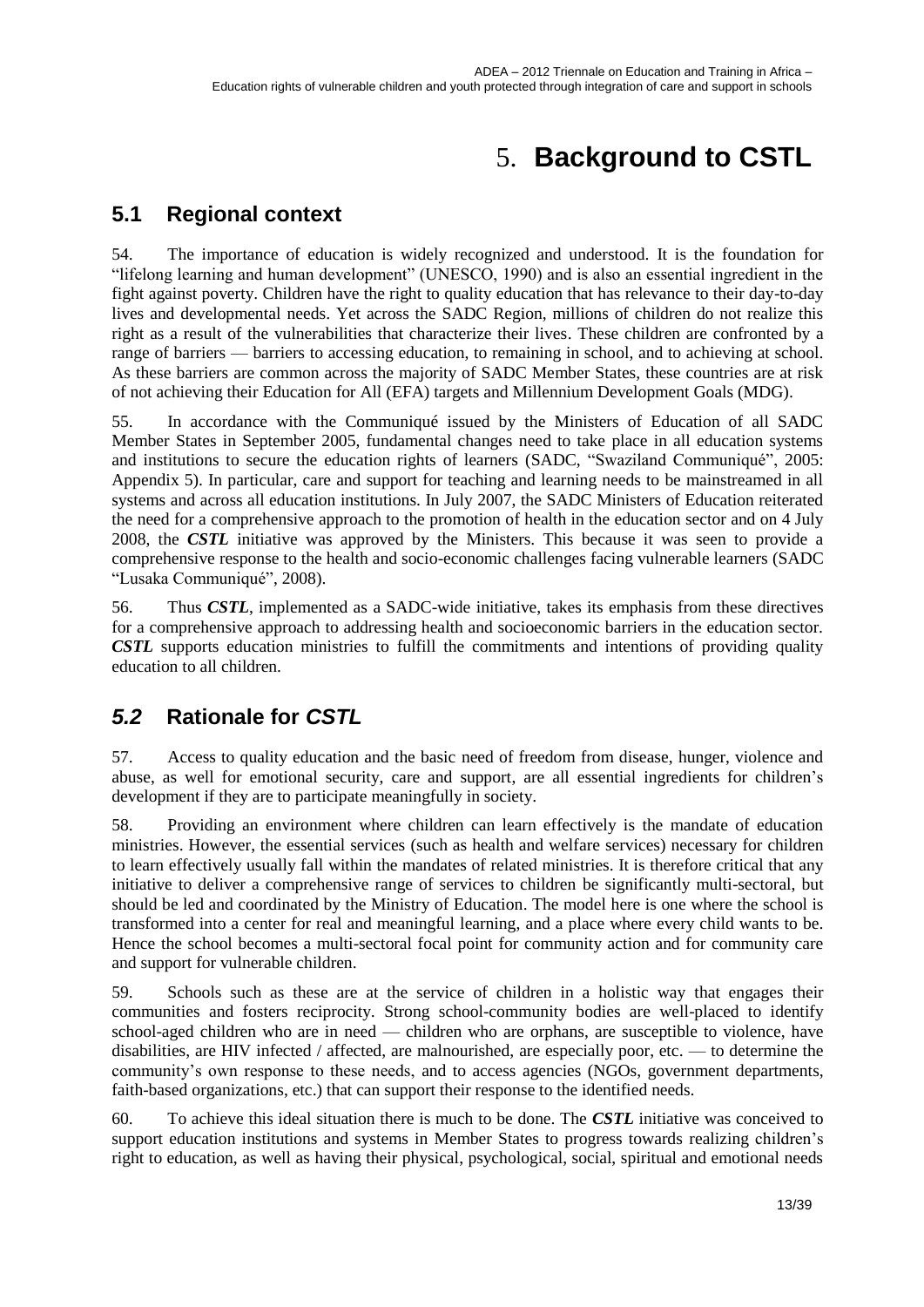met, so that serious and significant progress is made toward the achievement of the goals of EFA and the MDG, as well as increasing overall development.

## <span id="page-13-0"></span>**5.3 Dimensions of care and support in the education sector**

- 61. The elements of care and support in the education sector differ in every country and every context. There are however, some commonalities, including:
- a vision, or ideal situation, that is country-specific and will guide strategies and plans;
- national, sub-national and education institution level entry points and interventions;
- a "minimum set" of care and support elements that can be applied across a range of settings.

62. The following diagram illustrates the essential elements adopted by the *CSTL* program that will be present in a caring and supportive school. (For fuller discussion of these elements, see, [6.3.1](#page-18-1)) [Elements of the essential package,](#page-18-1) *below*.)

### <span id="page-13-1"></span>**Figure 1: Essential elements in a caring and supportive school**



63. Through the *CSTL* initiative, policies, structures and systems are developed or reviewed at national and sub-national levels, so that they facilitate and support interventions that:

- alleviate the economic burden of education on poor families;
- involve broader development initiatives that enable families to send their children *to*, and keep them *in*, school;
- provide schooling in places and in forms that can easily be accessed by learners who would otherwise be deprived of access to education;
- improve coordination and communication between essential service sectors;
- strengthen data collection and utilization by the education ministries in order to inform planning, policy development and implementation of care and support interventions.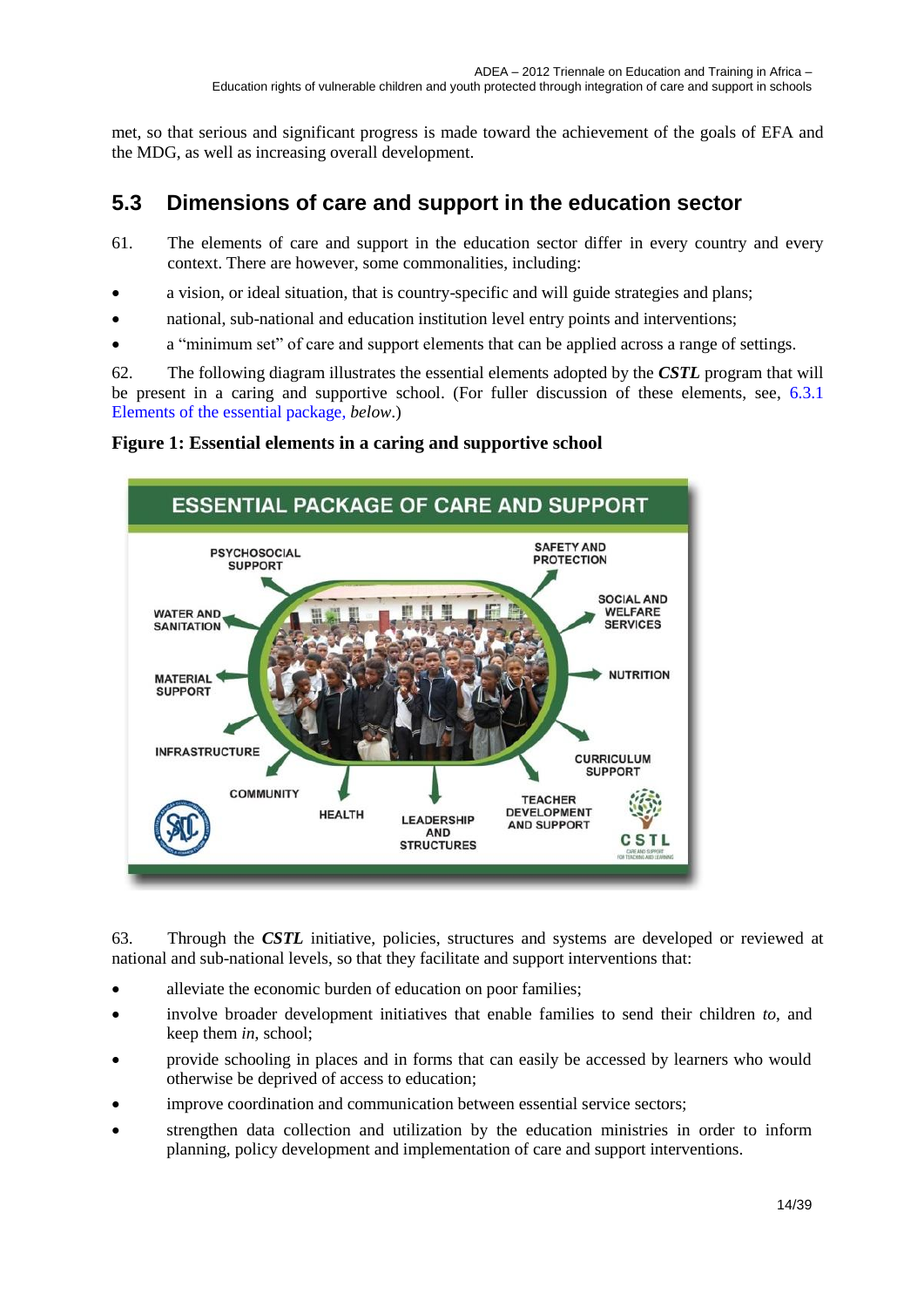- 64. At education institution level *CSTL* facilitates the development of processes that:
- identify and assess vulnerable learners, then meet certain of their material and basic survival needs (which would otherwise constitute barriers to them remaining in school), and monitor these learners over time;
- make systems more effective to facilitate access to education and improve retention;
- build capacity in teachers, caregivers and children to cope with, and respond effectively to, a range of challenges;
- provide HIV prevention support and services to vulnerable children who have an increased exposure to risk;
- promote greater community involvement and partnerships that assist and strengthen school communities;
- improve coordination and communication;
- establish systems for referrals;
- create learning environments that are gender-sensitive, and are free from stigma, discrimination and abuse.

65. Importantly, the primary role of education in the region does not change; instead, through realigning, strengthening and enhancing education systems, schools become *inclusive centers of learning, care and support*.

## <span id="page-14-0"></span>**5.4 Principles of** *CSTL*

- 66. The *CSTL* initiative is implemented in accordance with the following principles and values:
- a child-centered and child-rights approach is promoted and pursued: in particular, no child is discriminated against in regard to access to learning or the provision of care and support;
- gender-sensitivity and inclusiveness are emphasized, although the program recognizes and address the different needs of girls and boys;
- approaches embrace diversity and strive at all times to be culturally, ethically and contextually appropriate;
- a sector-wide approach is encouraged;
- barriers to learning that prevent children from enrolling in school, staying in school and performing well, are addressed;
- strategic partnerships are formed, and collaboration with all stakeholders is supported;
- commitment and support are fostered at all levels;
- all interventions are aligned to national policies and plans, and contribute to the attainment of regional and international targets (EFA and MDG);
- interventions build on local expertise and existing initiatives;
- <span id="page-14-1"></span>capacity development, through mentoring, training and technical support, is a priority.

### **5.5 Program description**

### <span id="page-14-2"></span>**5.5.1 Program goal**

67. The goal of the *CSTL* program is: "The education rights of vulnerable children in the SADC Region being realized through schools becoming inclusive centers of learning, care and support".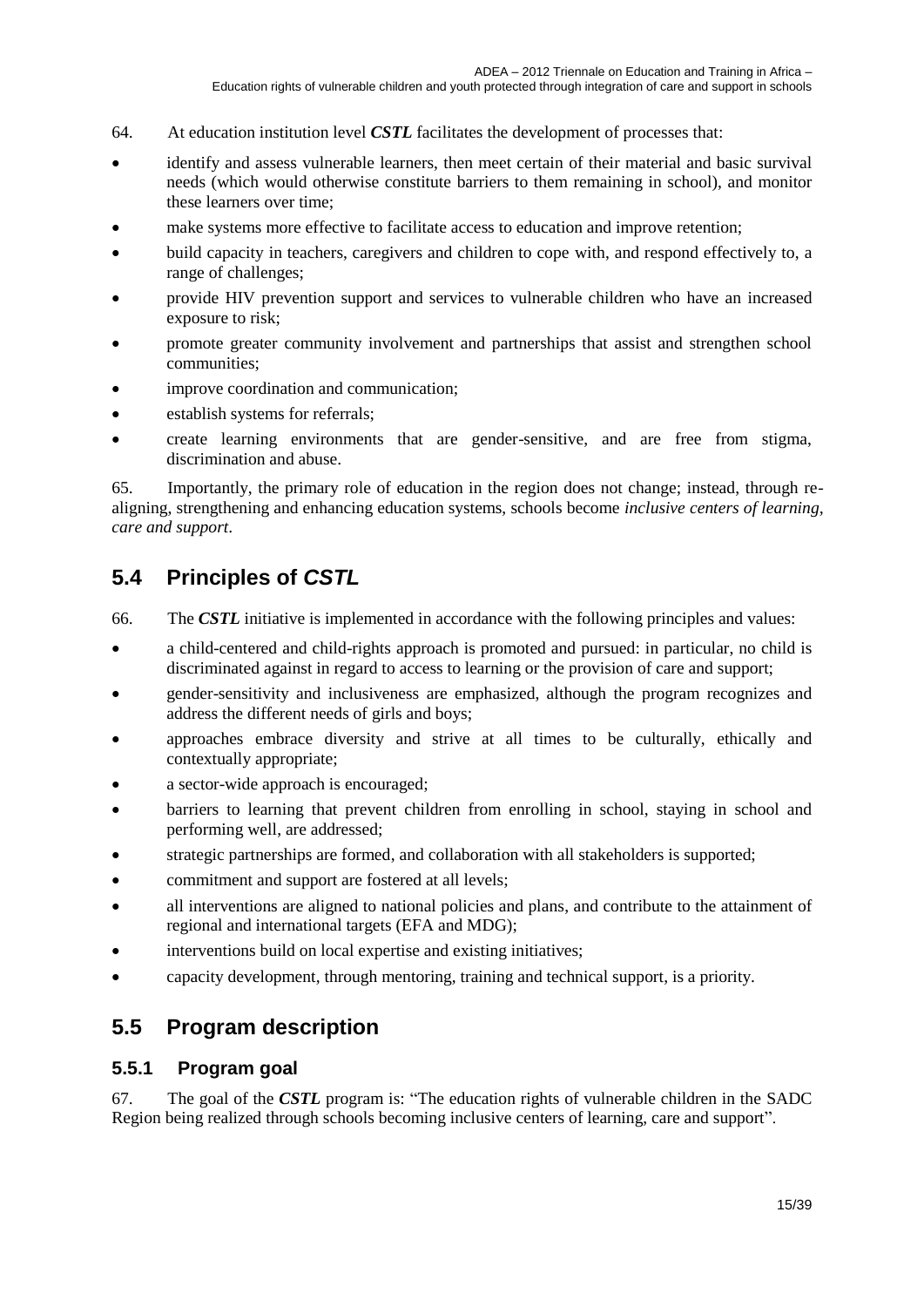### <span id="page-15-0"></span>**5.5.2 Program objectives**

- 68. Strategic objectives have been defined at both regional and Member State level.
- 69. At the *regional* level, the objectives are: (i) to strengthen and harmonize care and support policies and programs to support improved education outcomes in SADC Member States; and (ii) to increase learning and knowledge on care and support strategies across the Region.
- 70. At *Member State* level, the objectives are (i) to improve the enrollment, retention and achievement of vulnerable learners through strengthened responsiveness of education systems; (ii) to improve the enrollment, retention and achievement of vulnerable learners through the mobilization of school communities to provide care and support; and (iii) to improve the enrollment, retention and achievement of vulnerable learners through integrated service delivery.

### <span id="page-15-1"></span>**5.5.3 Program strategies**

71. At the *regional* level, the program has four components:

### (i) **Policy development and harmonization**

The aim is to facilitate a common approach to addressing barriers to teaching and learning that are related to health and societal challenges, by harmonizing existing policies and programs. To this end, a regional policy framework based on the policy review is currently being developed for approval by the Ministers of Education in 2013.

### (ii) **Research, monitoring and evaluation, and knowledge management**

It is critical that the impact of mainstreaming care and support in the education sector is monitored. A Regional Monitoring, Evaluation and Reporting framework has been developed, and Ministries of Education are required to monitor and report on progress at the annual Education Ministers' meetings. A regional *CSTL* research agenda has been developed, based on a scoping study that identified knowledge gaps in the area of care and support.

### (iii) **Capacity development and provision of technical resources and support**

Tools and materials have been developed; capacity building for systematically mainstreaming care and support for teaching and learning is being implemented.

### (iv) **Management and resource mobilization**

This includes the provision of technical assistance at the SADC Secretariat to coordinate the program, coordinate all regional partners and donors, and to mobilize resources for all the phases of the program.

72. At the *national level,* the components implemented vary from country to country, depending on where Member States are in developing policies and programs on mainstreaming care and support. Importantly however, *CSTL* builds on existing programs, initiatives or plans for mainstreaming care and support. At national level, the main components include the following:

### (i) **Policy review and development, and establishment of institutional arrangements**

This facilitates the systematic planning and implementation of care and support in schools.

### (ii) **Facilitating access to essential services for learners**

This focuses on piloting or scaling up the provision of essential care and support services in and through schools.

### (iii) **Enhancing the capacity of institutions, communities and families to support learners to learn effectively**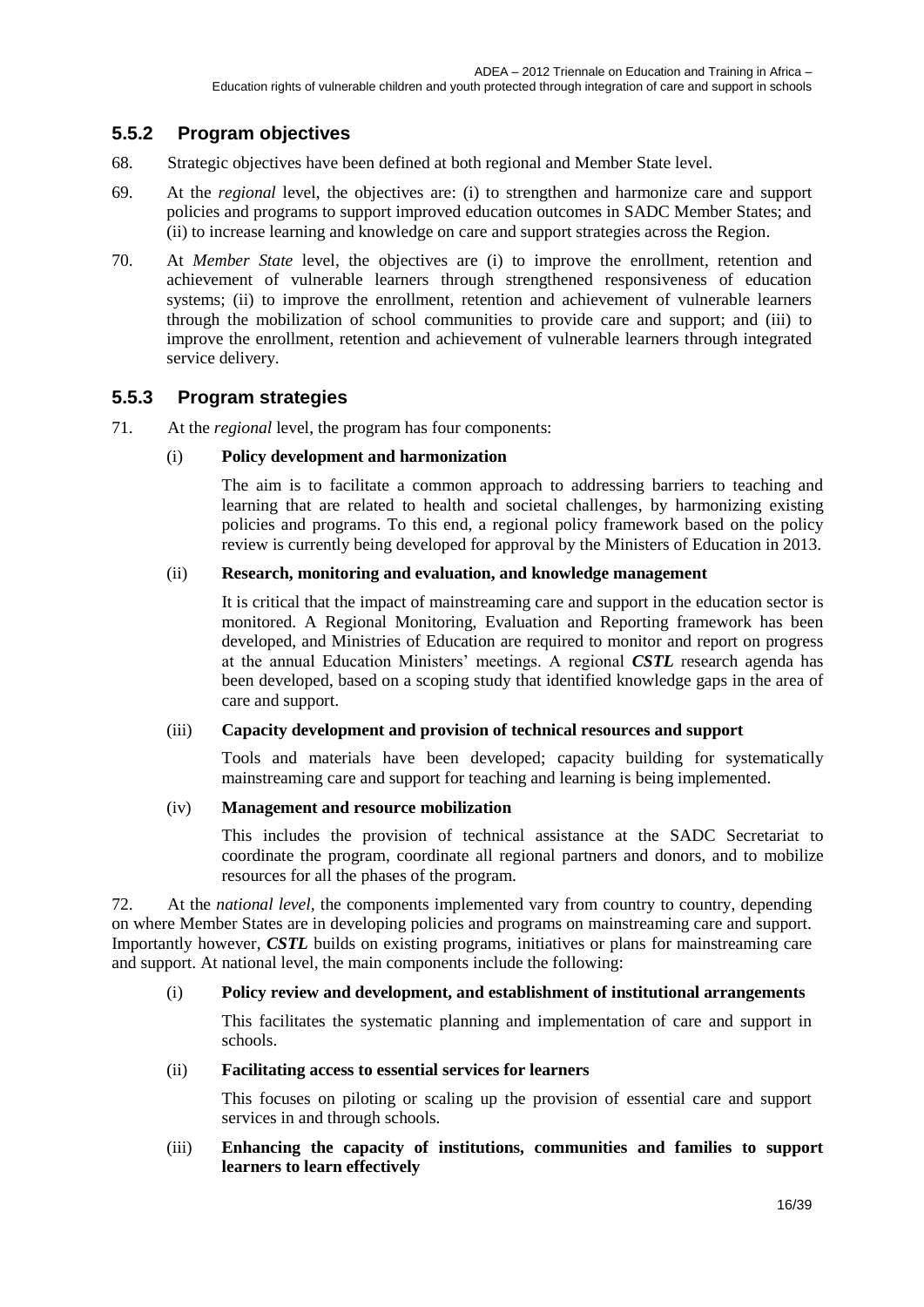This focuses on mobilizing communities, families and schools to support learners to access essential care and support services.

### <span id="page-16-0"></span>**5.5.4 Program phases**

73. *CSTL* is being implemented incrementally, initially in five Member States for the period 2008 to 2012, and in the remaining SADC Member States from 2013 to 2015. However, all Member States across both these phases participate in annual regional sharing meetings.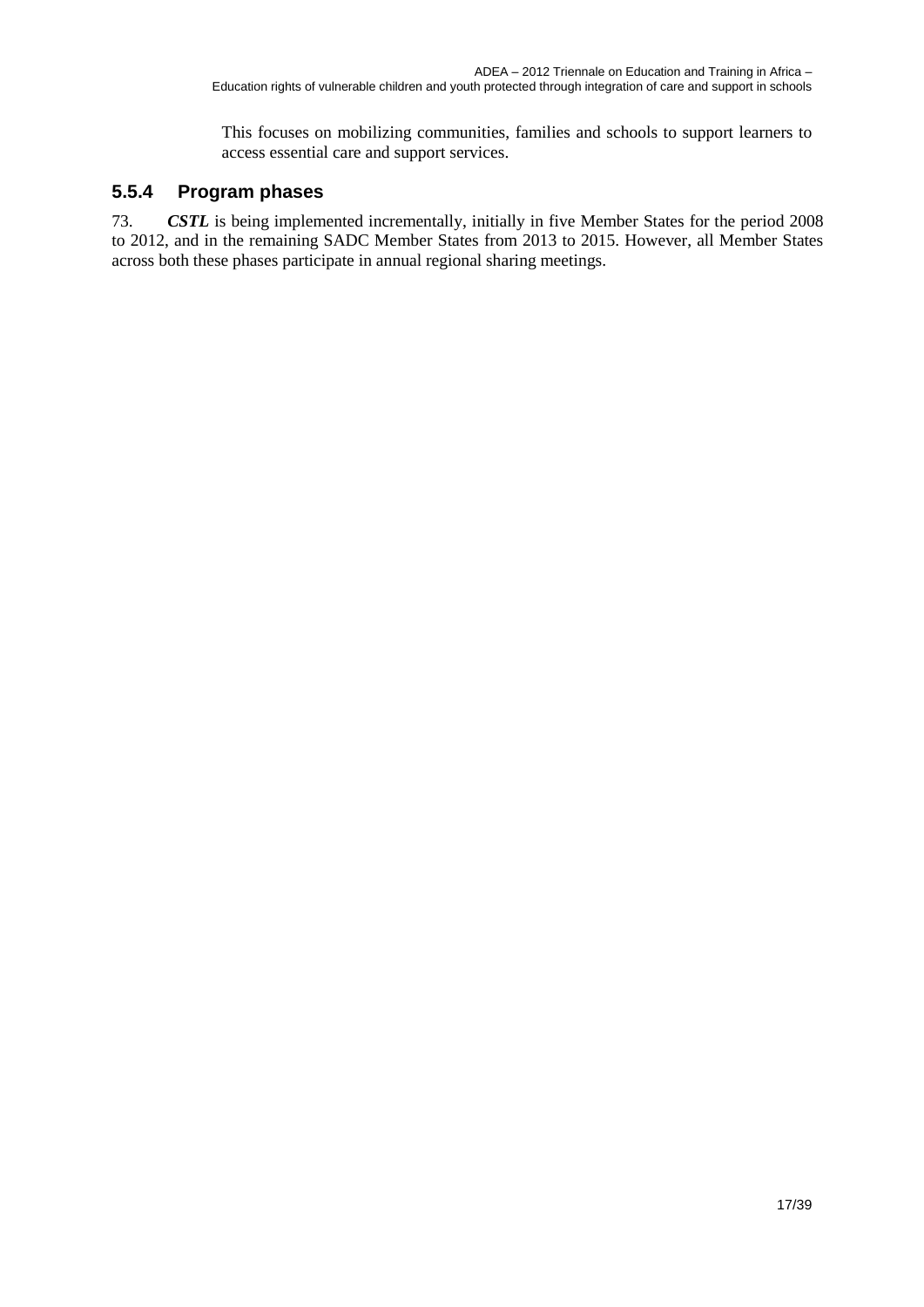# <span id="page-17-0"></span>6. **IMPACT ON EDUCATION OUTCOMES AT THE SCHOOL LEVEL**

## <span id="page-17-1"></span>**6.1 Rationale for schools as centers of care and support**

74. The *CSTL* program operates at three levels: at the *regional level* within the SADC Secretariat, the *national level* with Ministries of Education, and at the *school level* in *CSTL* pilot schools.

75. The program works with schools as entry points and channels for care and support, because they provide an effective service delivery mechanism for integrated and comprehensive services. In terms of location, schools are generally accessible, which makes them intrinsically capable of addressing certain service delivery barriers common to the SADC Region — such as distance, lack of infrastructure (especially in rural areas), and sustainability. In many parts of Southern Africa, especially in rural areas, the number and density of schools are much higher than other sites of service delivery, such as hospitals and health-service providers. In short, schools have a much wider reach into vulnerable communities. Schools can also provide age-appropriate targeted services, given their arrangement of age cohorts by grade. They already have existing infrastructure, provide long term opportunities and are sustainable. They are also one of the first services to be resumed in emergency situations (UNESCO, 2008: 8–9).

76. More fundamentally however, facilitating access to complementary or supportive services over and above immediate education services — is necessary for the realization of the education system's core mandate, which is ensuring educational access, retention and achievement of all learners.

## <span id="page-17-2"></span>**6.2 Theory of change**

77. *CSTL* is based on the fundamental hypothesis that increased care and support to vulnerable learners, delivered through multi-sectoral collaboration, will improve education outcomes. The program's theory of change, or results chain, is summarized and illustrated in the two figures below.

<span id="page-17-3"></span>**Figure 2: CSTL theory of change (1)**

*If* children's basic needs are met *by* communities, government and others stakeholders working together to provide relevant care and support at/via schools, children will be better able to enroll, attend and remain in school and perform to the best of their ability.

*If* education care and support for vulnerable children is mainstreamed into the following aspects of the education system — policy, planning and budgeting, human resources, human resource development, curriculum, infrastructure, monitoring and evaluation — *and* a national conceptual framework / model and package of school-based care and support programs and services are developed *and* partnerships are developed to implement the framework/model and package, *then* rates of school enrollment, retention and performance will improve and *CSTL* will contribute towards realizing the EFA and MDG targets and goals.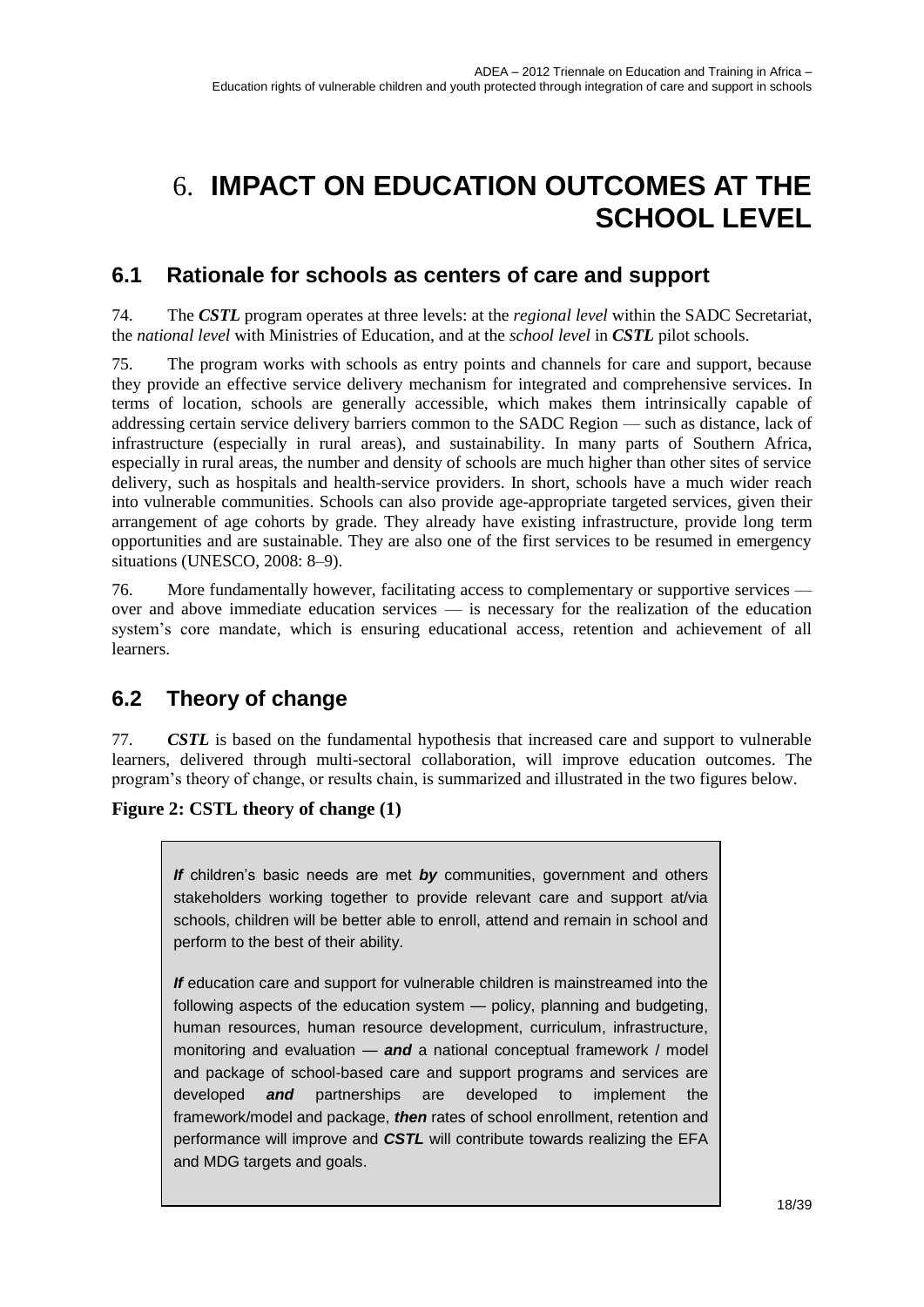### <span id="page-18-2"></span>**Figure 3: CSTL theory of change (2)**

| - mandate is EFA<br><b>MOE</b><br>(access,<br>retention, achievement)                                                                                                                                                                                    | Lead agent, in partnership with communities<br>and multi-sectoral partners                                                                                                                                                                                                                                                                                                                                                                                                                                                                 |
|----------------------------------------------------------------------------------------------------------------------------------------------------------------------------------------------------------------------------------------------------------|--------------------------------------------------------------------------------------------------------------------------------------------------------------------------------------------------------------------------------------------------------------------------------------------------------------------------------------------------------------------------------------------------------------------------------------------------------------------------------------------------------------------------------------------|
| Responsible for creating an inclusive and<br>enabling learning environment by<br>strengthening the education system as a<br>whole                                                                                                                        | Delivery of prioritized, targeted interventions<br>based on<br>country-specific<br>contexts<br>addressing barriers to learning                                                                                                                                                                                                                                                                                                                                                                                                             |
| Policy<br>Planning and resourcing (budgets)<br>$\bullet$<br><b>Human Resources</b><br>$\bullet$<br>Human Resource development<br>$\bullet$<br>Curriculum<br>Infrastructure<br><b>Structures</b><br>٠<br>Advocacy<br>$\bullet$<br>M&E (EMIS)<br>$\bullet$ | Health-related issues, including<br>$\bullet$<br>diseases (e.g. HIV and AIDS)<br>Poverty – cost of schooling<br>$\bullet$<br>Hunger, malnutrition<br>$\bullet$<br>Gender issues<br>$\bullet$<br>Violence and abuse – sexual, substance,<br>$\bullet$<br>bullying, etc.<br>Pregnancy<br>$\bullet$<br>Conflict / war – child soldiers<br>$\bullet$<br>Displaced children $&$ youth – living on<br>$\bullet$<br>the street, migrant and out-of school<br>Inflexible curricula<br>$\bullet$<br>Disability<br>$\bullet$<br>Distance from school |

## <span id="page-18-0"></span>**6.3 Essential package of care and support**

78. Experience in implementing care and support for teaching and learning in the SADC Region has shown that the specific elements of care and support required in the education sector differ by country and local context. However, despite local variations, many commonalities were identified. These form the key elements of the *CSTL* essential package of care and support (see [5.3](#page-13-0) [Dimensions of](#page-13-0)  [care and support in the education sector,](#page-13-0) *above*).

### <span id="page-18-1"></span>**6.3.1 Elements of the essential package**

79. *CSTL* is premised on the delivery of the following range of services that constitute the elements of this essential package of care and support. (These are illustrated in [Figure 1: Essential](#page-13-1)  [elements in a caring and supportive school,](#page-13-1) Chapter 5).

 *Psychosocial support* refers to the continuum of care and support that addresses the social, emotional, spiritual and psychological wellbeing of learners and teachers.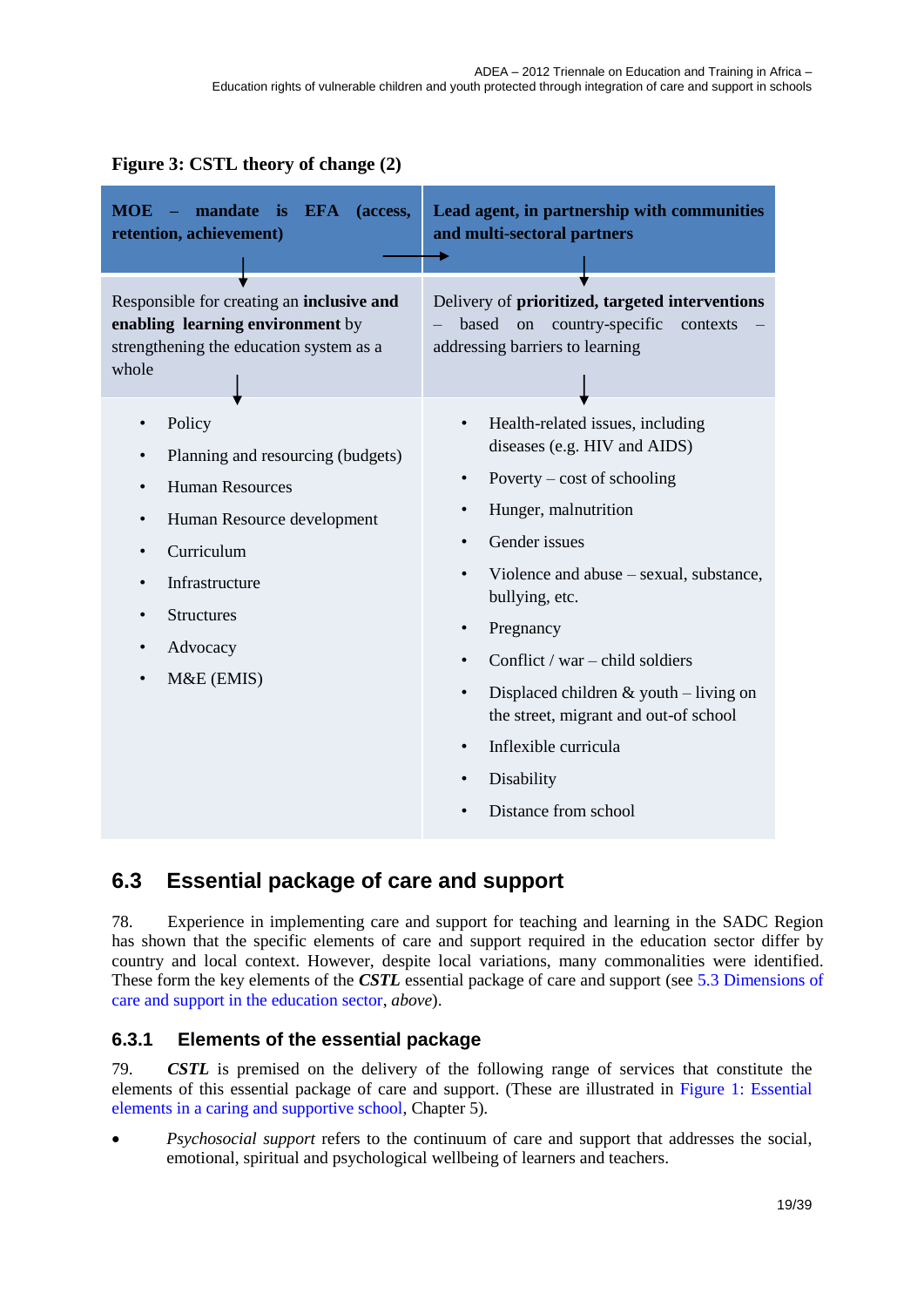- *Safety and protection* means that schools should be free of all forms of violence, abuse and bullying. Safety and protection concerns are not limited to the physical infrastructure of the school, but also refer to the psychological and emotional safety and wellbeing of learners and teachers.
- *Social and welfare services* refer to the role of schools and teachers in the implementation of child care and protection legislation and in promoting access to social welfare services.
- *Nutrition* refers to school or facility-based nutrition programs, also called school feeding schemes. The provision of nutrition to vulnerable learners addresses child hunger, provides an incentive for children to attend school, and enhances children's active learning capacity, and thereby positively impacting education outcomes.
- *Curriculum support* includes efforts to ensure that diversity and the range of different learning needs are accommodated within the efficient and effective delivery of the curriculum to all learners by appropriately skilled and supported teachers who have the necessary teaching and learning materials. It also promotes social and physical wellbeing through life skills, art, music and physical education or sport.
- *Teacher development and support* refers to both pre-service and in-service teacher training. It includes the professional growth that teachers achieve from increased experience, as well as through systematic examination of their teaching.
- *Leadership and structures* refers to effective and committed governance and management at all levels, from national down to school level.
- *Health* refers to the process of enabling teachers and learners to increase control over their health by addressing risk and protective factors (and thereby promoting their overall health and wellbeing).
- *Community* refers to fostering community involvement and local partnerships to assist and strengthen schools in the provision or facilitation of care and support to vulnerable learners.
- *Infrastructure* involves the provision and maintenance of habitable and appropriate physical school structures that are designed to meet the needs of all learners.
- *Material support* refers to the provision of resources or services (including school fees, uniforms and transport) that address material or financial barriers to education.
- *Water and sanitation* involves the provision and maintenance of appropriate physical school structures designed to meet all of the water and sanitation requirements of school communities. It also includes sanitation education.

80. In addition, gender sensitivity and responsiveness to disabilities are crosscutting issues that are mainstreamed across all elements of the *CSTL* essential package of care and support.

### <span id="page-19-0"></span>**6.3.2 Recognizing alternative education streams**

81. *CSTL* acknowledges that a wide range of alternative forms of basic education — such as nonformal education, distance education and private education institutions run by NGOs, community- and faith-based organizations and other civil society entities — do exist. It recognizes the invaluable contributions made by these alternative education streams that provide flexible education solutions for children and youth who might otherwise "slip through the cracks" of formal education institutions. This is especially true in remote rural areas with low enrolment percentages.

82. *CSTL* is built on the principle of multi-sectoral collaboration at all levels: this includes collaboration between public and private, formal and non-formal education institutions at the community level, which have the potential to complement and mutually support each other in the common goal of providing education for all vulnerable children and youth, irrespective of their gender, socio-economic status, ethnic and cultural background, mother tongue, religious affiliation or geographical location. Examples of successful multi-sectoral collaboration that provide alternative basic education include: radio education initiatives reaching out to children in remote areas; Zambian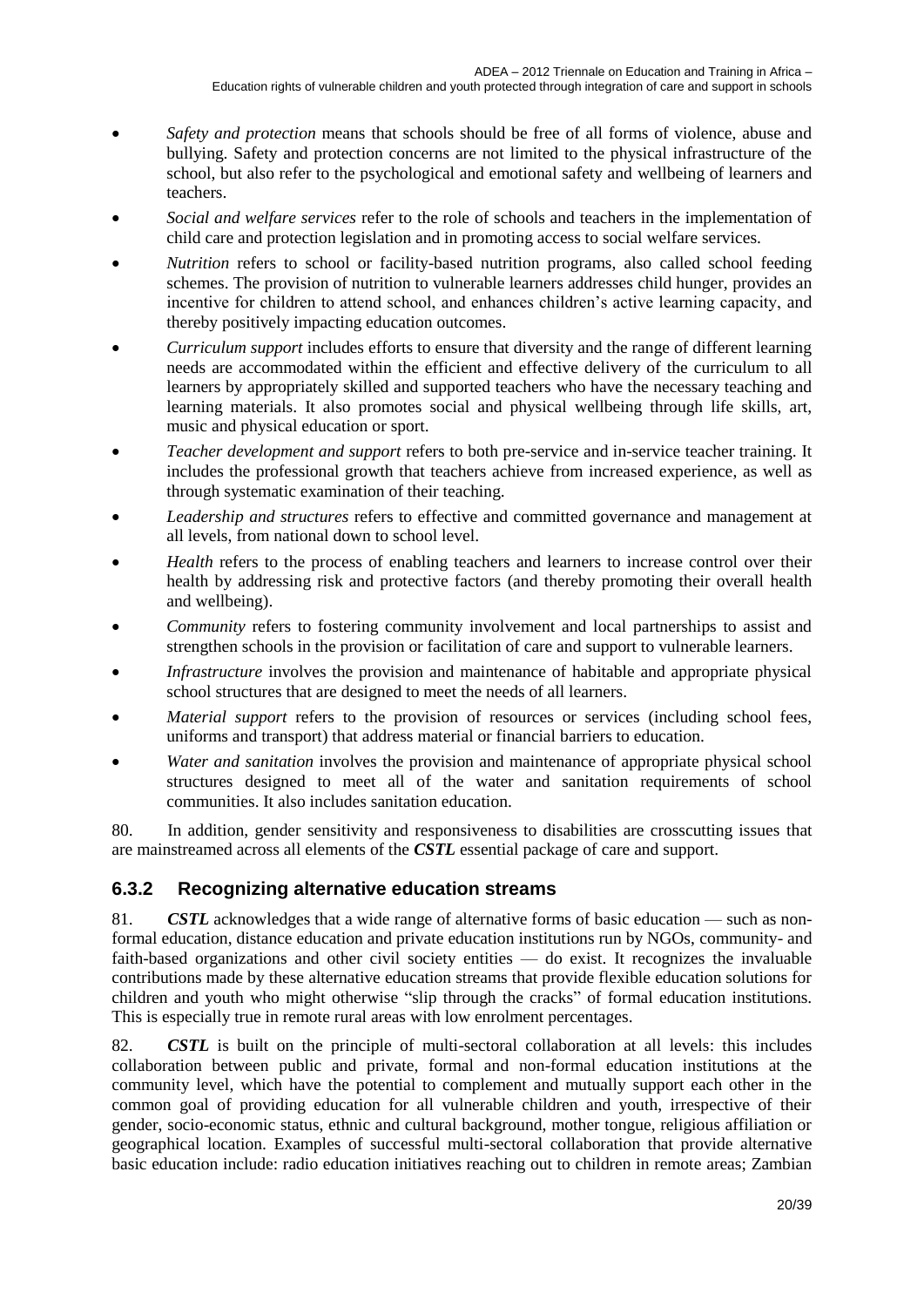community schools (schools that were founded by communities themselves in the absence of formal education institutions, and which are now being formalized by the Ministry of Education); "catch-up education centers" in the DRC that allow out-of school children to catch up with their peers' education levels before being reintegrated into mainstream education.

## <span id="page-20-0"></span>**6.4 Impact on learners to date**

83. The results-chain based on the *CSTL* package of care and support (described above) has as yet not been tested because the defined essential elements have not yet been fully implemented. The nature of the *CSTL* initiative necessitated a strong focus on regional and national level program activities in the first implementing phase (2009–2011), to establish a firm foundation for the coordinated and integrated delivery of services in Member States.

84. However, there has been a lower level of activity at school level. In 2009, *CSTL* began implementing in schools: 15 baseline schools in each Phase 1 Member State were selected, and a comprehensive baseline study was conducted. This study assessed the state of care and support elements in each baseline school, as well as its readiness to implement the essential package of care and support to vulnerable learners.

85. Because *CSTL* implementation at school level has not been fully rolled out, this makes it difficult to draw a direct correlation between *CSTL* interventions and results noted at the school level. However, as part of the development of a regional Monitoring, Evaluation and Reporting framework for *CSTL*, the baseline schools identified in each Member State are now being closely monitored: it will therefore be possible in the near future to measure impact in terms of education outcomes.

86. However, there is evidence from past care and support programs in the education sector that supports *CSTL's* underlying theory of change. A summative evaluation of the regional Schools as Centres of Care and Support (SCCS) program, which was implemented by MIET Africa in Swaziland, Zambia and South Africa between 2006 and 2008, highlighted its success in terms of education outcomes (Nottawasaga, 2008:). SCCS, which was the predecessor to the *CSTL* program, implemented a comprehensive and integrated school-based model of care and support, based on local coordinating structures that involved public, private and civil society role-players. The evaluation confirmed that the SCCS resulted in a marked increase in community participation and inter-sectoral collaboration at the local level, which in turn resulted in the following school level outcomes:

- increased assistance for vulnerable children;
- improved nutrition;
- increased reporting of sexual abuse;
- reduction in teenage pregnancies (particularly in the South African province of KwaZulu-Natal);
- increased awareness of HIV and AIDS issues among learners;
- improved access to documentation, health, social welfare and other services by vulnerable children and communities.

87. In combination, these achievements impacted on the education outcomes of vulnerable learners. The summative evaluation revealed an increase in school enrollment in the SCCS schools; school attendance improved with a decrease in drop-out rates, which was attributed largely to services and resources accessed through schools.

88. Further evidence of the impact on education outcomes can be drawn from partner organizations that are members of the National Coordinating Units — the *CSTL* "umbrella" or overarching coordinating structure for care and support interventions in SADC Member States. Throughout the region, NGOs are implementing care and support elements in and through schools: these impact positively on the health and wellbeing of vulnerable learners, and as a result improve their education outcomes.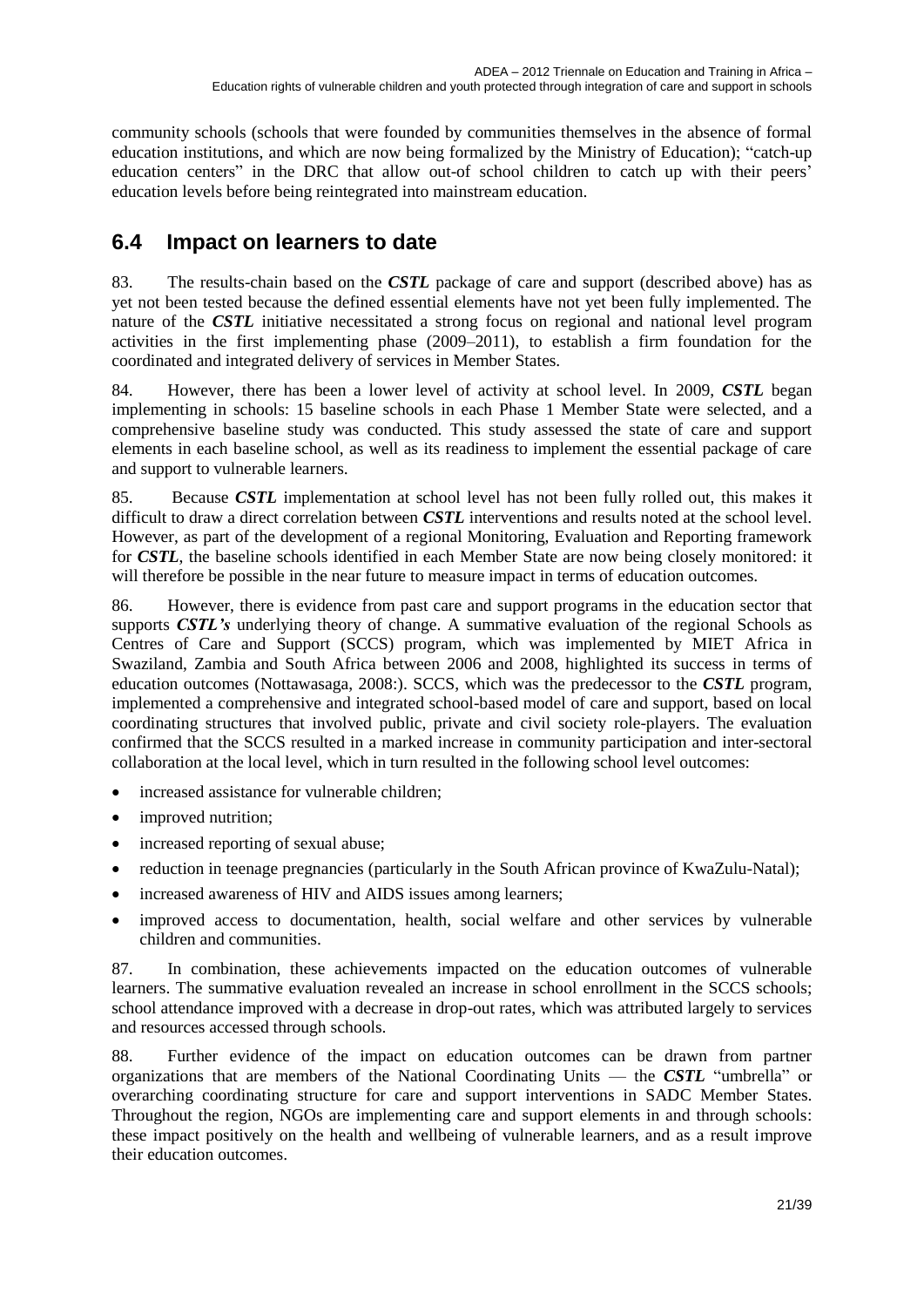89. As an example, the Forum for African Woman Educationalists (FAWE) is an active member of the *CSTL* national coordinating unit in Zambia. It contributes to providing care and support to vulnerable learners through its Centres of Excellence (COE) model, which transforms ordinary schools into gender-responsive schools that offer quality education and provide for the physical, academic and social dimensions of both girls' and boys' education. COE demonstrate that girls' retention and performance can be enhanced if they are provided with a school environment that is fair and conducive to learning. Education impacts of COE include:

- improved academic performance and achievement for girls;
- greater participation by girls in classroom processes;
- higher retention rates;
- reduction in teenage pregnancies.

To conclude, while *CSTL* will provide empirical evidence of its impact on education outcomes once the essential package of care and support has been fully implemented in the baseline schools, other tested and proven school-based care and support interventions in the SADC Region provide strong evidence for the effectiveness of *CSTL's* underlying theory of change.

90. .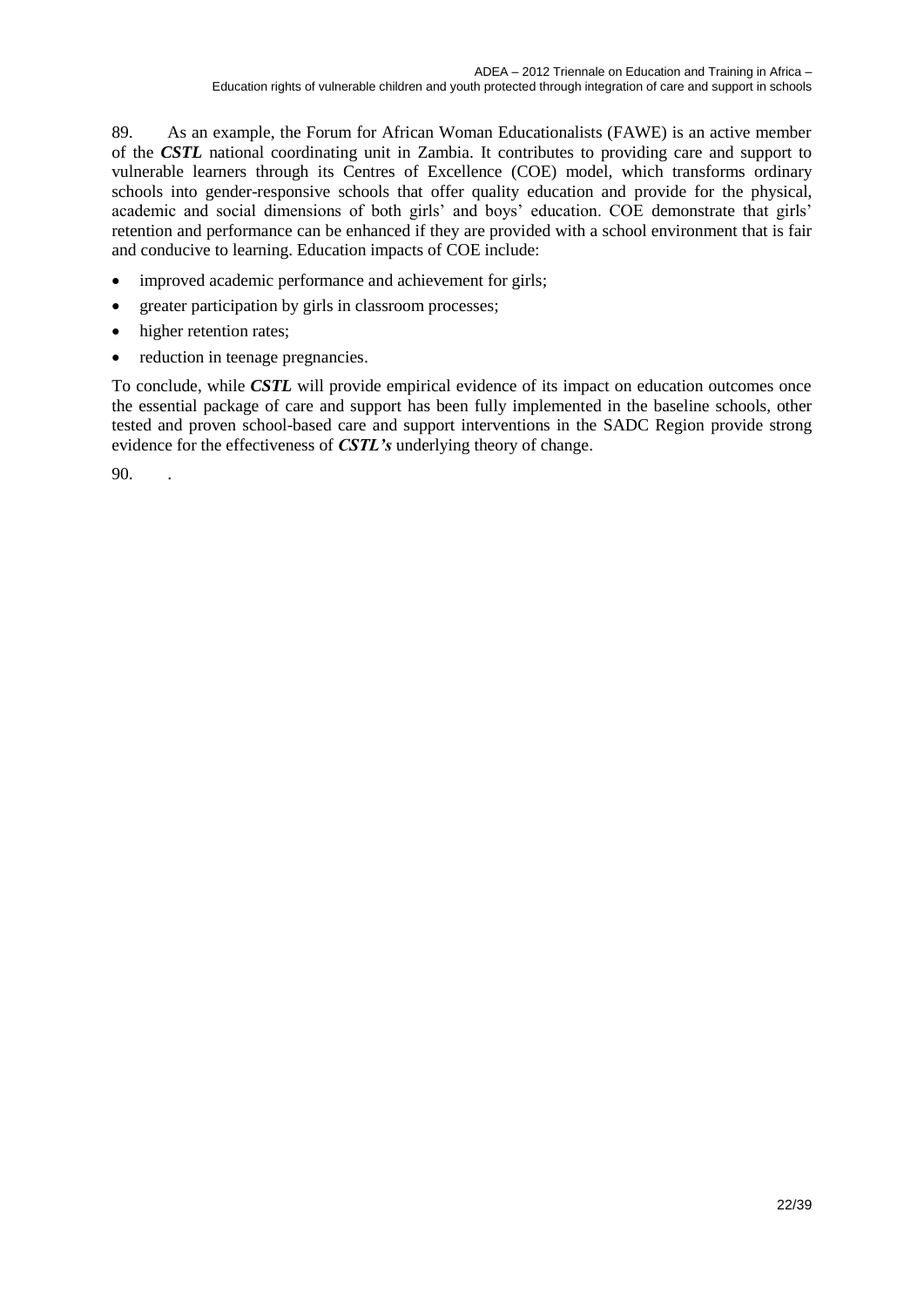# 7. **REGIONAL POLICY REVIEW**

## <span id="page-22-1"></span><span id="page-22-0"></span>**7.1 Rationale**

91. Education is at the center of SADC's development agenda, and can be seen as both a challenge and an opportunity to social and economic development in the region. The obligations of Member States' have been articulated in various statements, protocols and instruments, including those already mentioned (the EFA goals and MDGs), as well as the Universal Declaration of Human Rights and the African Charter on the Rights and Welfare of the Child. At a regional level, Member States ratified an Indicative Strategic Development Plan, the Protocol on Education and Training, the Protocol on Health, and the Maseru Declaration call to address HIV and AIDS through a multisectoral approach. All of these address the multiplicity of barriers to education in the region.

92. The obligations imposed on Member States seek not only to realize and protect children's rights, but also to achieve this in a holistic manner through the provision of comprehensive programs. The *CSTL* initiative seeks to ensure that education sectors are better positioned to be able to support institutions to be inclusive centers of learning, care and support by re-aligning, strengthening and enhancing education policies, structures and systems. Achieving this objective requires mainstreaming the development, delivery, monitoring and evaluation of comprehensive, coordinated, multi-sectoral services for care and support into all education policies, structures, budgets, processes and programs. In short, care and support must be *systematized* within the education sector.

93. But systematizing care and support requires an enabling policy environment. To promote and guide the development of such an environment for *CSTL*, the SADC Secretariat commissioned a regional policy review, the aim of which was to assess care and support policies and programs in each Member State, and to inform the development of an overarching common policy framework for the region.

## <span id="page-22-2"></span>**7.2 Purpose**

94. The purpose of the regional policy framework is to guide Member States to strengthen and develop their education policies while responding to their unique contextual circumstances and stage of development. At the same time it will provide guidance by articulating common SADC care and support objectives and desired outcomes, as well as the principles, essential elements and institutional arrangements central for realizing these. The framework identifies priority policies that strengthen care and support responses within the education system, with reference to examples of policies that have been successfully pioneered within SADC Member States.

95. The policy review covered the following research themes:

- an examination of the appropriateness and adequacy of education policies for the provision of care and support for effective teaching and learning, and the extent to which they reflect interlinkages with other sectors;
- an examination of how policies of other government sectors cover the essential elements of care and support;
- an examination of the adequacy of services and implementation strategies of identified policies;
- an examination of the adequacy of management and service delivery structures for identified policies, and both their the capacity to do so and the resources allocated for doing it;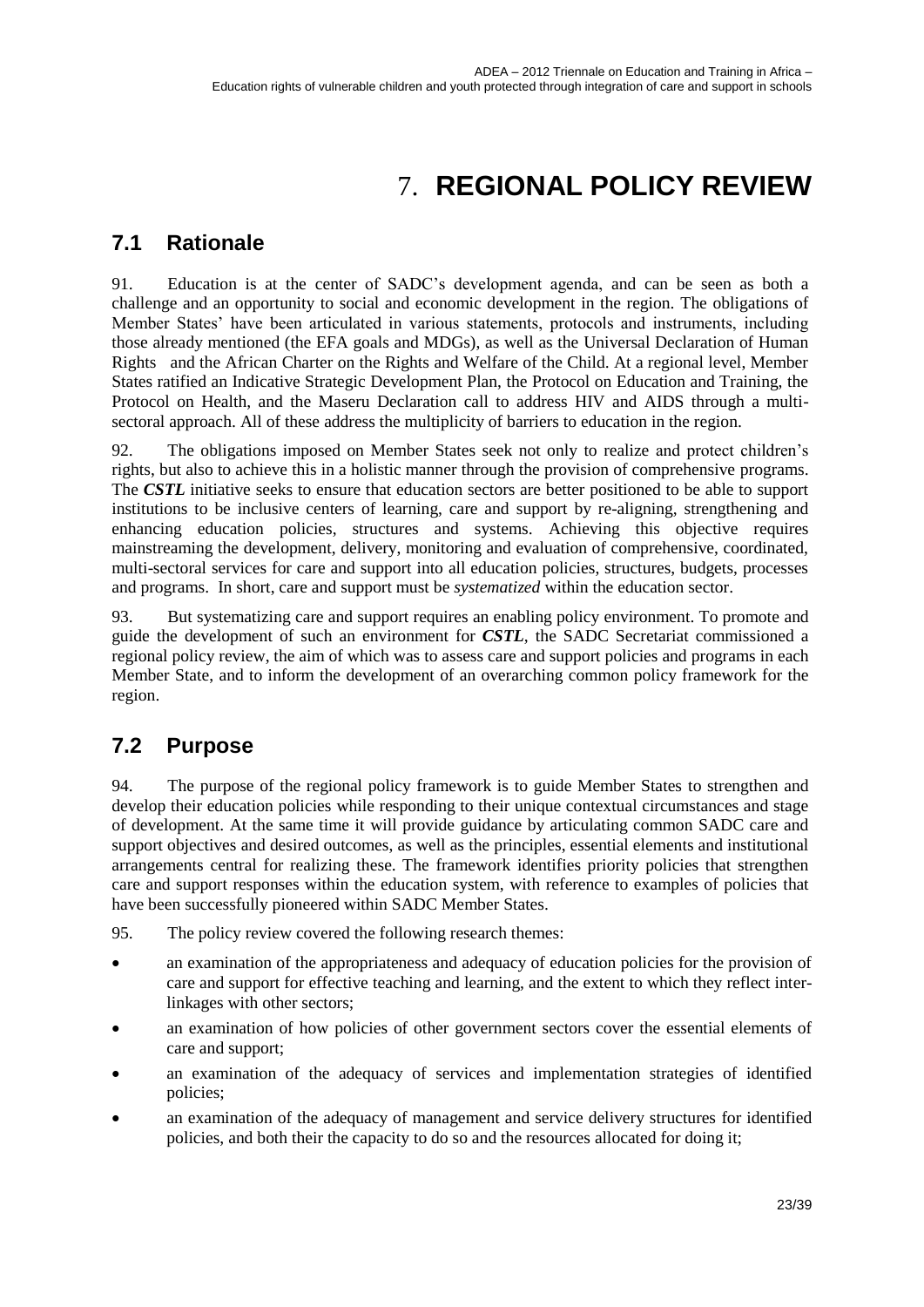- an examination of care and support programs and their different modes of delivery, and the appropriateness / benefits thereof;
- an examination of the mechanisms of integrating delivery of services by different service providers, both within and outside the education sector;
- an analysis of the strengths, weaknesses, gaps, opportunities, threats and innovative approaches of identified policies and programs (including monitoring and evaluation mechanisms and processes of other countries that are relevant to *CSTL*).

### <span id="page-23-0"></span>**7.3 Process**

96. The regional policy review was undertaken in three stages, between October 2010 and November 2011, which are portrayed schematically (to the right).

97. The process began with the review of policies in all SADC Member States and the development of 14 country policy reports. (South Africa had already undertaken a policy review in 2010; this data was integrated to form a comprehensive policy review of all SADC Member States.)

98. The second step involved the comparison and consolidation of the country level data into a regional policy report.

99. Finally, the findings and recommendations of the regional policy report informed the development of the regional policy framework (still to be approved by Ministers)

## <span id="page-23-1"></span>**7.4 Research design and methodology**

100. A combination of various qualitative research methods was applied to conduct the review. A preliminary literature review informed both the research design and the theoretical and conceptual analysis that was applied to interpret the findings and design the policy framework.

### <span id="page-23-2"></span>**7.4.1 Data collection methods**

101. Oualitative data was collected from five main sources.

- *A desk-top review of relevant international and regional literature* on care and support for teaching and learning practices and processes: this review identified, a) the legal obligations of Member States to address barriers to learning, to ensure children's access, retention and achievement at schools, and b) international and continental care and support practices and processes related to the education sector that have responded to these barriers and legal obligations.
- *A desk-top review of policies* relevant to *CSTL* in the SADC Region: existing education policies, programs and services, national strategic plans and other government sectors' policies that relate to care and support were reviewed. Policy documents were obtained through a combination of internet-based desk top review and a policy questionnaire that was administered to policy experts in 13 SADC Member States.
- *A comprehensive policy questionnaire* sent to *CSTL* focal point persons and policy experts in each Member State: the questionnaire was designed with a "rights-based lens" that focused on the range of systemic, societal, pedagogic and intrinsic barriers that impact on the right to education and other rights on which the right to education depends. A range of policy experts across different sectors was consulted in each country.

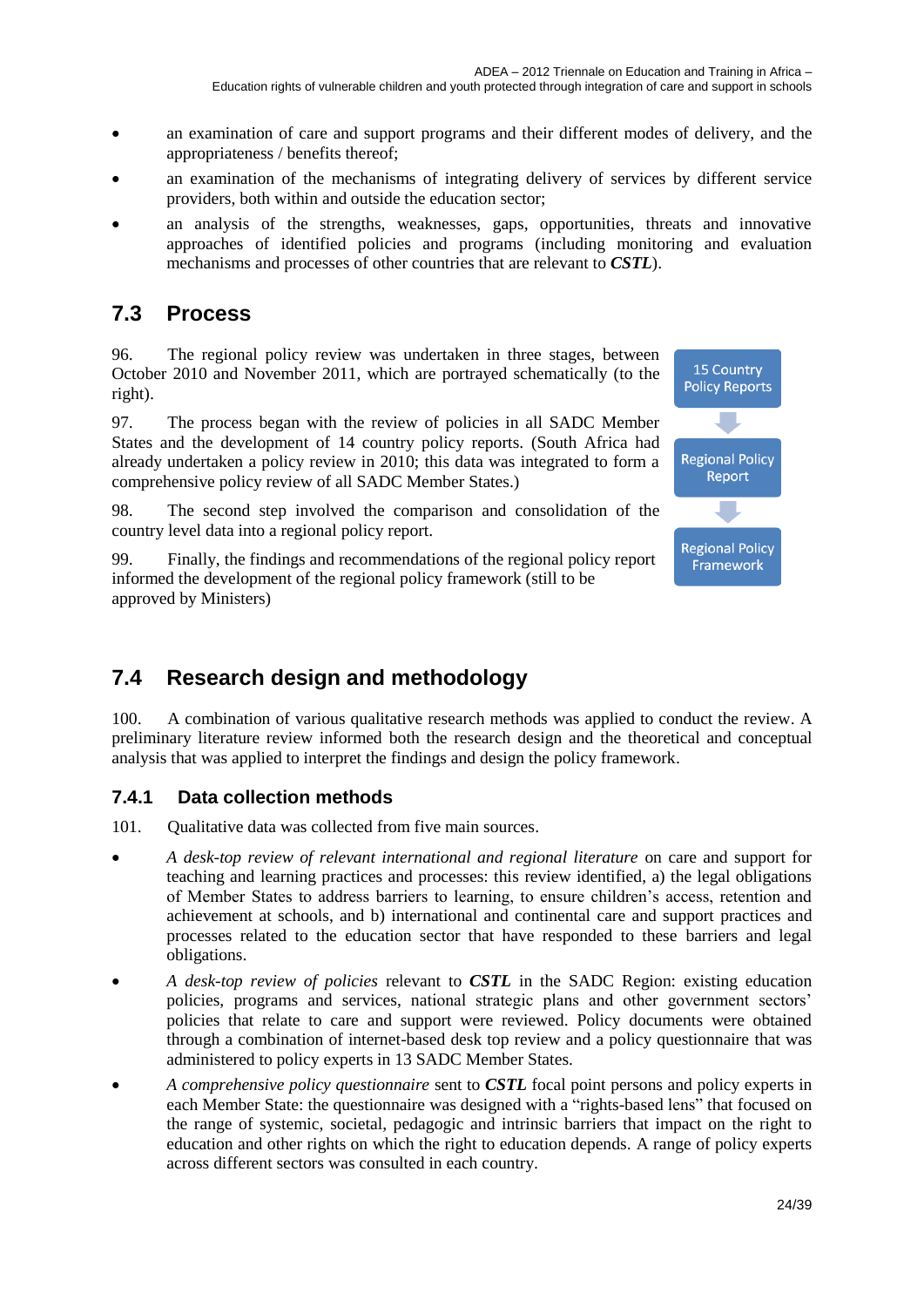- *Field research visits*: four *CSTL* Phase 1 Member States (the Democratic Republic of Congo, Mozambique, Swaziland and Zambia) were purposefully selected for these visits. Key informant interviews (approximately 15 per country), focus groups and validation meetings (approximately 25 participants per country) were conducted to triangulate, enrich and contextualize the information gathered through the policy desk-review.
- *Regional consultative meetings*: delegates from all SADC Member States, mainly from Ministries of Education, were consulted at two regional consultative meetings. The aim was to review, enrich and validate the research findings; in particular delegates identified gaps and inadequacies in the findings and prioritized policy recommendations to be included in the regional policy framework.

### <span id="page-24-0"></span>**7.4.2 Data analysis and interpretation**

102. All data collected was analyzed according to categories drawn from the research themes and on the basis of key concepts from the literature review. The data was tabulated so that: each policy could be systematically classified and analyzed; overt gaps could be indentified; priorities for inclusion could be determined in relation to the four categories of barriers to learning — i.e. societal, systemic, pedagogic and intrinsic. Under each policy domain, policies were compared and analyzed across the region to identify innovations and gaps, and to assess the implications of the current policies, programs and delivery mechanisms in terms of effective care and support for teaching and learning.

### <span id="page-24-1"></span>**7.4.3 Scope and limitations**

103. The research focused on the *policy environment*, so no situation analysis was undertaken regarding the implementation of the policies under review. Consequently, while some anomalies between policy and practice are discussed, no valid assessment could be made about the *quality* of implementation.

104. The researchers encountered some difficulties in enlisting assistance from relevant policy experts in each Member State, and in identifying and accessing relevant policy documents. The analysis revealed the limitations in the reliability of current data in some Member States, as well as the difficulty in understanding the gap between stated policy and reality. Given those limitations, it was not always possible to establish whether a policy gap exists because a policy *does not exist,* or because it exists but could *not be identified or accessed* during the preparation of the report.

105. While the scope of the policy review research did not allow for a systematic identification of all available policies and programs,<sup>1</sup> it did nevertheless provide a rich picture of the policy terrain and an in-depth understanding of the existing relevant policies and programs in all Member States. The regional policy report has provided a strong foundation for dialogue and positive action, made possible through the development of a comprehensive regional policy framework.

## <span id="page-24-2"></span>**7.5 Findings of the Regional Policy Report**

106. The findings of the regional policy report are discussed under three categories: firstly, "School provisioning" presents findings in relation to the core education mandates of Member States; secondly, "Complementary services" covers findings with regard to additional services beyond the education sector that are required to ensure access, retention and optimal learner achievement; thirdly, "Delivery mechanisms" presents findings on structures and systems for the coordination of multisectoral interventions for care and support through the education sector.

1.

<sup>&</sup>lt;sup>1</sup> The scope of the study also did not extend to alternative streams of education (i.e. non-formal provision of education by NGOs, community- and faith-based organizations, etc.).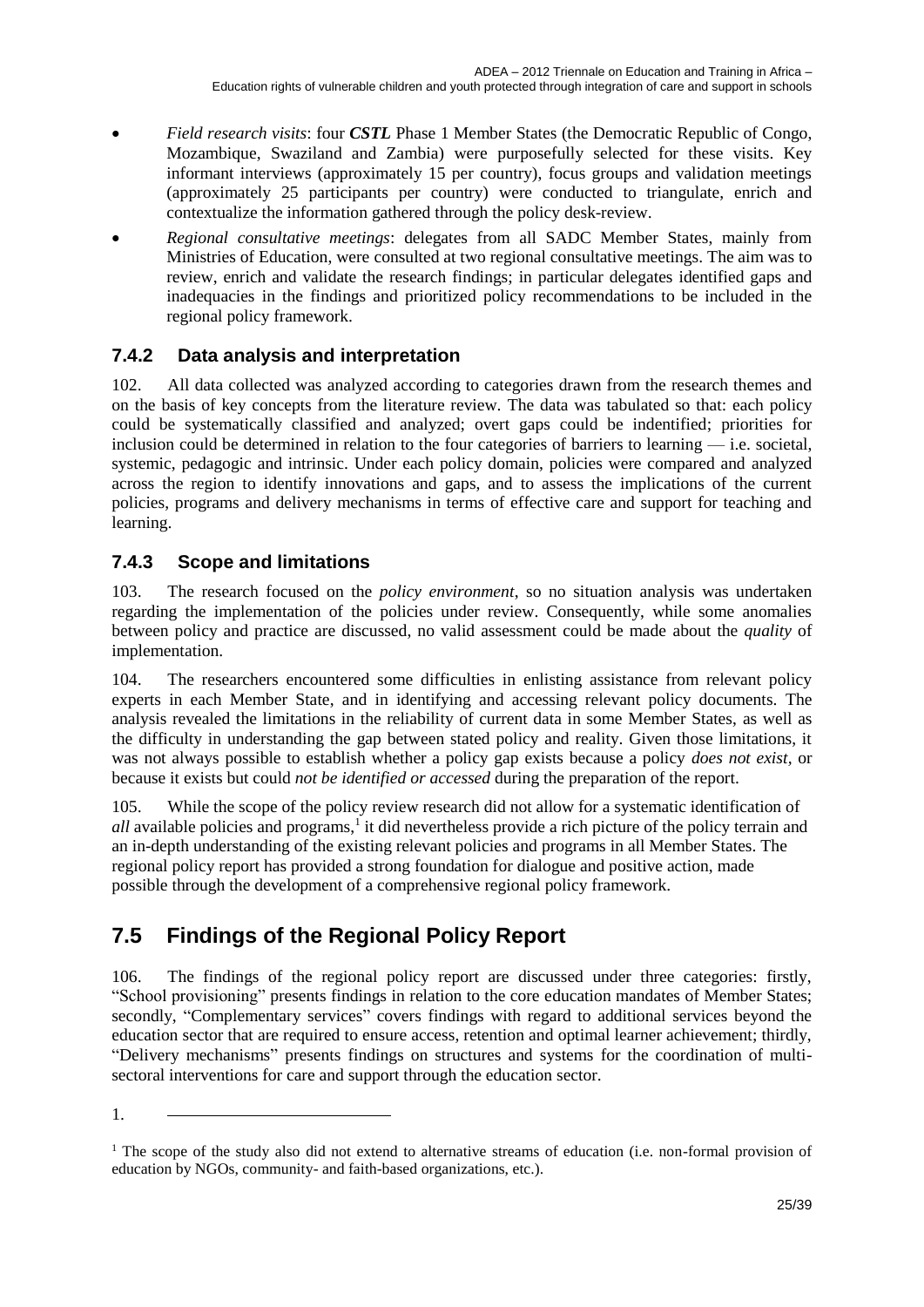### <span id="page-25-0"></span>**7.5.1 School provisioning**

107. The primary challenge in analyzing the findings on school provisioning is the need for *comparable data* across the region. From the available data it is clear that the region is making significant progress in increasing access to basic education. Member States have allocated substantial amounts of public resources to the education sector since the launch of EFA in 2000. The number of years of basic education provided and the quality thereof varies considerably across Member States. All countries are striving to provide free basic education. However, there are different understandings of the terms *free, primary / basic* and *compulsory* education. (For example, it is not always clear whether *free education* means only the removal of tuition fees, or whether it includes other expenses related to the provision of education — such as uniforms, textbooks and stationary, school levies and transport).

108. The level of schooling costs carried by households remains a significant barrier to access. Low retention, high rates of repetition and dropout remain a major problem. The formulation of policy for the allocation of public resources to education *is* a priority, together with strategies to improve quality and expand secondary education. However, *flexible* provisioning to accommodate children with responsibilities in the household, especially in the context of HIV and AIDS, is still lacking.

109. Improving the quality of education requires fostering an enabling environment, as well as teacher development, support and wellbeing. The range of curriculum priorities includes improved language policy and strategies for teaching early literacy and numeracy. Schools and families require education and support to replace the culture of *punishment, shaming and blaming* with one of appreciation and positive discipline that supports psychosocial wellbeing and improved resilience and learning.

110. The policy research identified a lack of a common, consistent definition of vulnerability applied across SADC Member States. This poses an obstacle to the comparison and harmonization of education policies and programs for vulnerable learners in the region.

### <span id="page-25-1"></span>**7.5.2 Complementary services**

111. The SADC Region offers a rich variety of comprehensive policies and strategies that support education outcomes that are provided by ministries other than Education. Key health promotion interventions include provision of basic health care services in schools and health promotion education (for example, a "health-promoting schools" approach, which is a useful innovation found in several Member States). Comprehensive and integrated school health services must however be complemented by good public health policies for the provision of health services beyond schools.

112. All countries in the region have developed policy responses to the challenges that HIV and AIDS poses to education. HIV prevention is a priority in national HIV and AIDS policies of nearly all 14 Member States. Voluntary HIV testing and counseling is a key component of all national HIV and AIDS policies; however, only a few countries specifically mention HIV testing and pre-and postcounseling for children.

113. The primary strategy for HIV prevention through schools is teaching life-skills to promote behavior change and protect children from abuse. Some countries require Education Ministries to mainstream HIV and AIDS into all policies and programs to foster behavior change in order to reduce HIV incidence. Condoms play a vital role in national policies for HIV prevention; however, the reviewed policies are mostly silent on the provision of condoms in schools. Aligning school and community responses could strengthen the effectiveness of HIV prevention.

114. Several Member States have policies addressing children's access to Antiretroviral Therapy. Although strategies for the school-based provision of Antiretroviral Therapy to children do exist, their implementation is not apparent. While the integration of HIV and AIDS in education is evident in the SADC Region, mainstreaming HIV and AIDS in the school system is extremely challenging as it requires integrated systemic reform.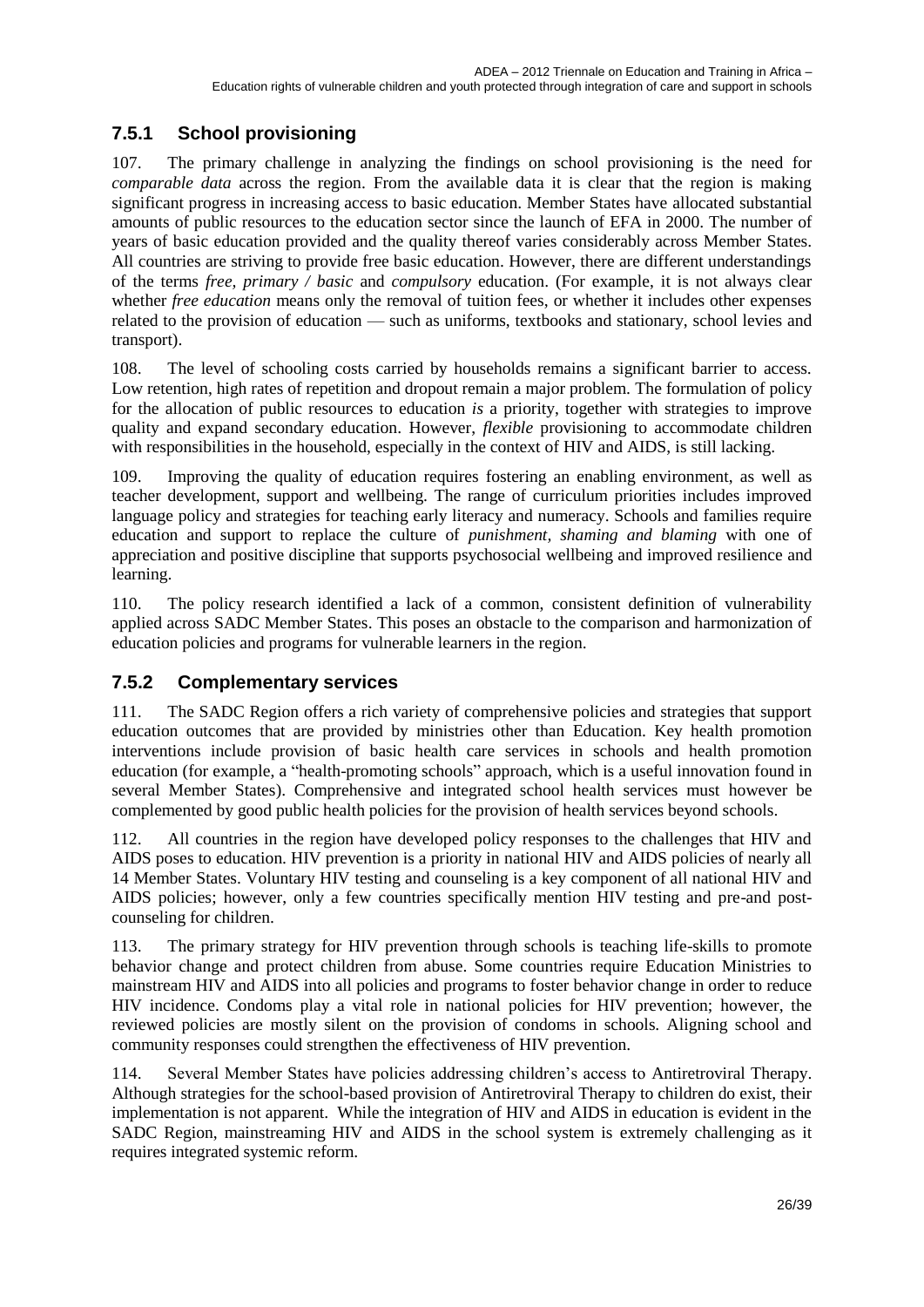115. Most Member States provide some form of school feeding, yet the coverage and outreach to vulnerable learners across urban and rural areas varies significantly. Some countries were found to promote innovative strategies, including integrated food security policies, which are most effective under conditions of poverty. Most of the school feeding policies that were identified focused on providing meals through canteens or school kitchens. However, detailed strategic school nutrition plans should address the provision of space and equipment for preparing food at school, including effective school gardening programs.

116. A range of social and welfare services in the region were found to support education outcomes. Despite strong child protection policy frameworks evident in most countries, there is insufficient emphasis on prevention measures, which would be likely to reduce the cost of specialist and statutory service provision.

117. Most Member States have non-discriminatory provisions in their constitutions or education and/or welfare policies; most have policies and programs to protect specific groups of children from marginalization or discrimination that impact directly on the education sector. Girl children and children with disabilities featured strongly in the provisions, as do school drop-outs and school-aged children not attending school. Innovative non-discriminatory practice includes the use of school level coordination teams.

118. Several Member States have developed policies or programs that provide for a safe, secure school environment. Diverse and innovative methods are used to achieve this, including child participatory interventions. Most countries have some form of policy or program promoting psychosocial support interventions. Particularly innovative strategies include interventions supporting caregivers and especially vulnerable children, and utilizing community structures and organizations to provide psychosocial support.

119. Child labor is prevalent in the SADC Region, negatively affecting school attendance, retention and achievement. Most Member States have specific policies and programs that promote protection of under-aged children from economic labor practices and employment that is harmful to their education and development. However, policies and programs addressing the educational consequences of onerous domestic responsibilities are less well developed.

120. Children need support to overcome the many barriers to accessing education, to continuing education and to performing well at school. Social cash transfer programs have been piloted in a number of countries in Southern Africa, with initial positive outcomes.

Most Member States have some form of early childhood development policy that addresses young children's welfare and developmental needs.

### <span id="page-26-0"></span>**7.5.3 Delivery mechanisms**

122. The scale of barriers to learning and development requires a concerted effort from a range of different role-players. Institutional arrangements vary considerably across the region, yet there are many good examples of structures that bring government and civil society role-players together at different levels. While commitment to forming multi-sectoral partnerships is strong, there is scope for strengthening their integration and effectiveness. The policy research identified a tendency across all Member States to set up large numbers of separate structures to focus on different sectors and issues, rather than forming comprehensive integrated structures that could form sub-committees for special emphasis.

123. Schools are already playing an important role in identifying children with barriers to learning and assisting to removing them. Examples of policies that support this expanded role for schools exist in all Member States, and many have developed policies to promote inclusive education. The quality of school leadership, management and governance plays an important role in building effective partnerships and mobilizing the support of families and other role-players outside of schools. All countries have policies for school governance structures that bring together school management, teachers and families. Naturally, these structures differ across Member States.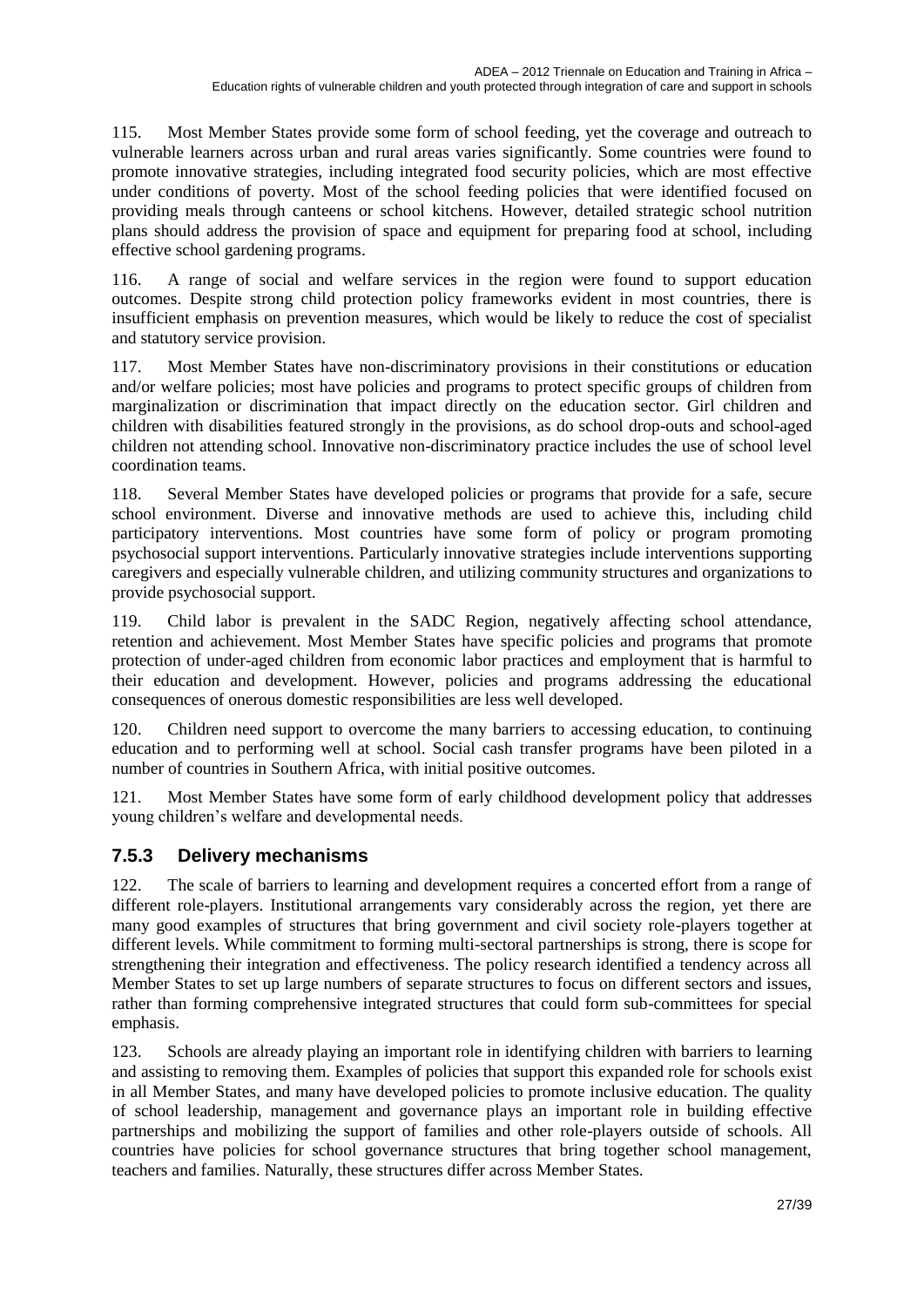124. Several Member States have started to harmonize their national laws relating to children by enacting a single act, as well as establishing multi-sectoral structures to protect the rights of children. There is however an urgent need for capacity building across the system (including of school management, teachers, families, civil society organizations and government officials from other ministries), especially in developing facilitation skills for dialogue and building partnerships. In particular, policy to establish and strengthen referral systems, to identify the specific needs of each child, and to link children to the required services, is lacking. Information needs to be handled sensitively, confidentially and effectively so that progress of individual children can be tracked.

## <span id="page-27-0"></span>**7.6 Conclusions regarding the regional policy review**

125. The policy review provides evidence that much progress has already been made towards building a foundation for care and support for teaching and learning in the region. Many policies already exist in Member States: it is now a matter of "pulling the threads together" in order to ensure greatest synergy. Most countries have introduced policies towards building an inclusive system of education and promising progress is being made in all Member States to build multi-sectoral partnerships, which are the starting point for *CSTL* delivery mechanisms.

126. The allocation of public resources to education is a priority, as are strategies to improve education quality and expand secondary education. Program-based budgeting built upon medium to long term plans helps to focus on choices among competing policies (UNESCO, 2011: 93).

127. Mainstreaming *CSTL* requires a focus on the policy development process as a whole, beyond promoting specific innovations that may or may not be appropriate when transferred to another context. Innovative processes are needed to foster meaningful dialogue and participation by a wide range of stakeholders in the policy development process.

128. It is not always feasible to do everything at once. A phased approach can deliver greatest success if careful attention is given to small strategic interventions that can provide evidence of success and motivation to take on more complex changes that are needed. Effective policy should be *evidence-based,<sup>2</sup> open, participatory, inclusive and ongoing*. The harmonization of policies within and across Member States will require constant review, monitoring and evaluation.

129. Both the factors that enable — and are barriers to — regional policy harmonization, need to be considered. There *is* a strong commitment from Ministries of Education. However, barriers are caused by the diversity of the region, the gap between policy and implementation, and the need for consistent terminology and comparable qualifications.

130. The policy review process suggests that education data gathering and analysis is weak in many Member States. Strengthening EMIS (Education Management Information Systems), as well as monitoring and evaluation capacity, systems and implementation, should therefore be a priority.

131. Effective assessment is needed at many levels. This includes identifying individual barriers to learning; assessing teaching and learning within the classroom and school, as well as across the system; determining the impact of community driven care and support initiatives; assessing the effectiveness of existing policy and policy implementation. The proposed systems approach requires an evaluation that accommodates complexity, as well as institutionalized monitoring mechanisms that are established by law, and which are appropriately resourced.

132. Mainstreaming care and support in the education sector requires buy-in and ownership by senior decision makers across different ministries. It is therefore advisable to engage high level mandated decision makers as early as possible in policy revision processes, so that they can help set the agenda and "provide space" for dialogue to build consensus. Once approved, each Member State

1.

<sup>&</sup>lt;sup>2</sup> Evidence-based policy making refers to a process that helps planners make better-informed decisions by putting the best available evidence at the center of the process.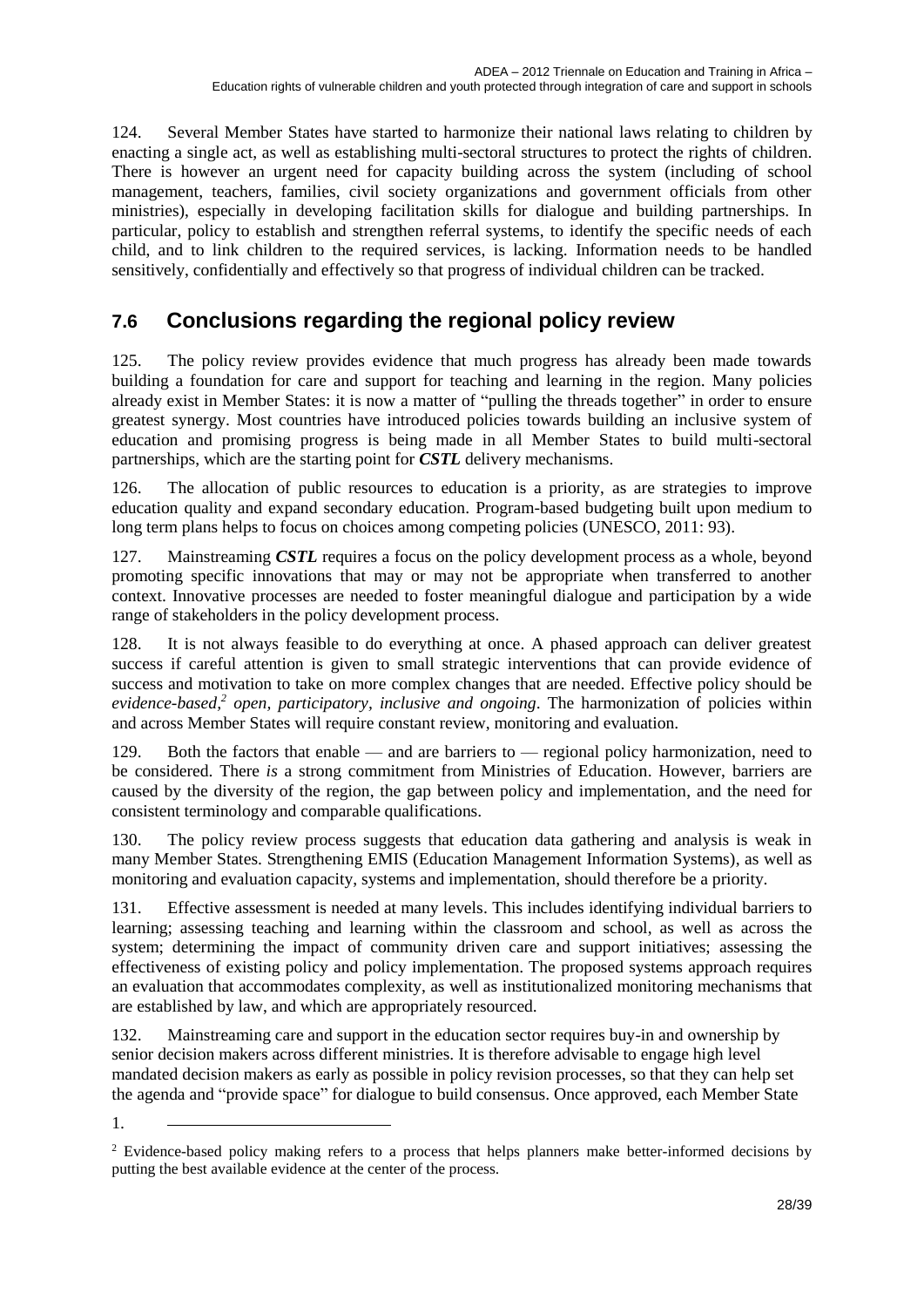will be encouraged to engage with the regional policy framework in terms of the specific circumstances in that country.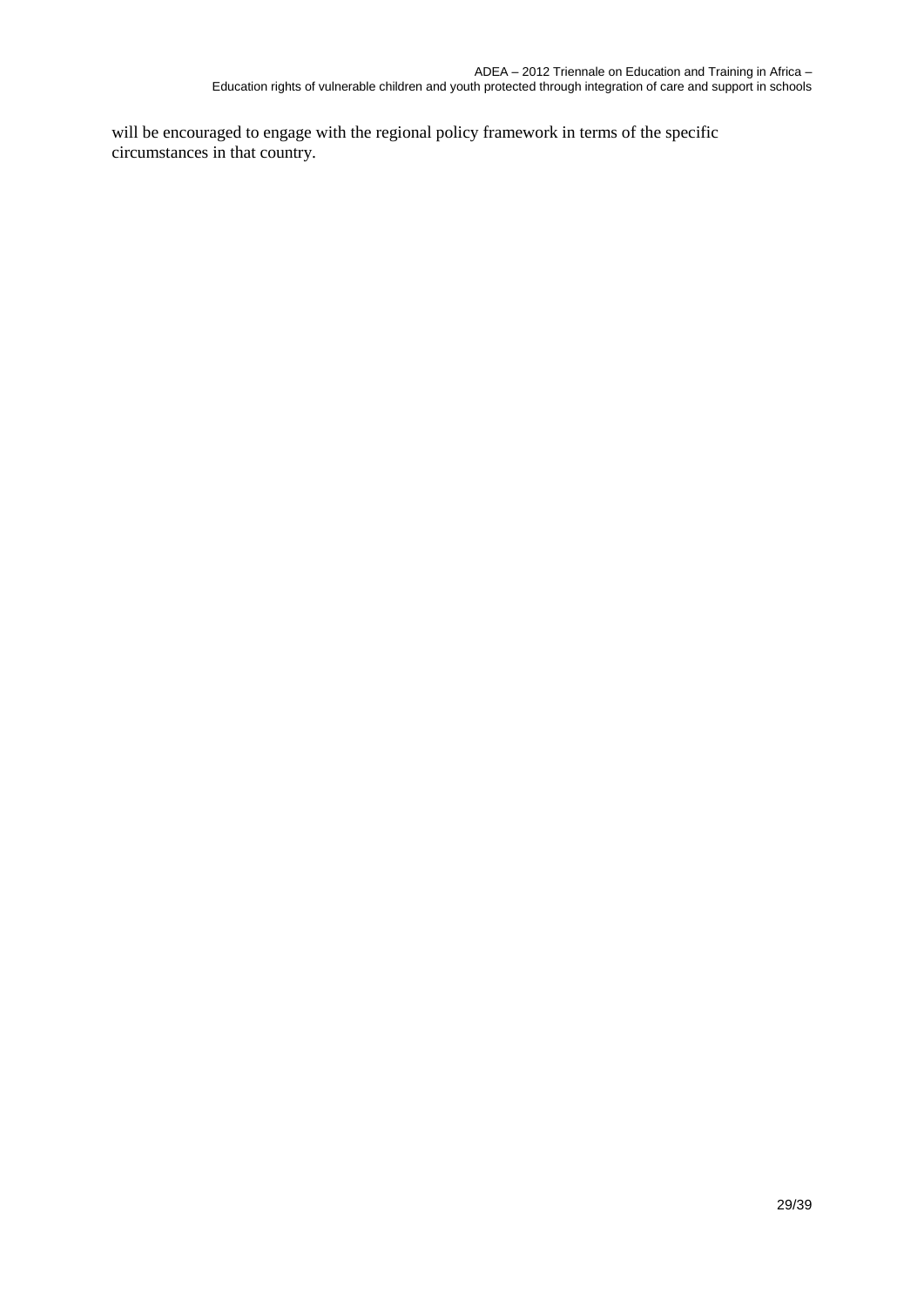# 8. **The Regional Policy framework**

## <span id="page-29-1"></span><span id="page-29-0"></span>**8.1 Development of regional policy priorities**

133. The in-depth review of existing formal and non-formal education policies and other government sectors' policies revealed that the range of policy interventions required by governing legal frameworks is very wide. In order to prioritize these, the findings of the initial legal analysis and literature review were subjected to consultative processes that brought to surface the most contextually relevant and urgent policy interventions. Member States confirmed the following: the most pressing contextually specific barriers to education; the most successful interventions that ought as far as possible to be replicated through a process of harmonization of policies across the region; the remaining policy gaps. The identified policy gaps should be addressed as a matter of urgency through appropriate policy innovations and interventions by Member States, guided by minimum standards provided in the regional policy framework.

## <span id="page-29-2"></span>**8.2 Principles**

134. A set of principles to guide the development of care and support-related education policies in Member States was defined collectively. Adherence to the following underlying principles will strengthen the development of a harmonized enabling policy environment for *CSTL*.

- *A systems approach*: policies ought to mainstream the delivery of essential education services. They should also facilitate the coordination, referrals and partnerships essential to the delivery of complementary services in all education policies, programs, budgets and monitoring and evaluation systems.
- *Sustainability*: mainstreaming and integrating policy ensure continuity and effectiveness in relation to overcoming long term barriers.
- *The child at the center:* the child is at the center of a range of individual, societal and political levels of care and protection. The child should be supported and protected by the family and household, but also by widening circles that include the school, key institutions (such as clinics, police) and the community (see [Figure 4,](#page-30-2) below). *CSTL* is premised on this full collective playing a role to ensure access to services and support in and through schools, necessary to realize educational outcomes.
- *A coordinated multi-sectoral approach:* this perspective of the child at the center of complex societal and political sources of care and support — recognizes that no single sector, structure or role-player can deliver the comprehensive services necessary for the child's educational wellbeing and development. *CSTL* provides the Ministry of Education with a coordinating mechanism to lead this approach through schools.
- *Rights-based:* all children are holders of inalienable universal rights that are interdependent and that must be protected, promoted and fulfilled.
- *Inclusive and non-discriminatory:* policies should ensure that rights and services are realized for all children, regardless of their personal circumstances.
- *Participatory and empowering:* the policy development process should facilitate optimal participation by role-players including government ministries, civil society, parents and teachers, as well as children themselves.
- *Asset-based, appreciative and flexible:* policies should build on, and learn from, existing care and support initiatives and programs.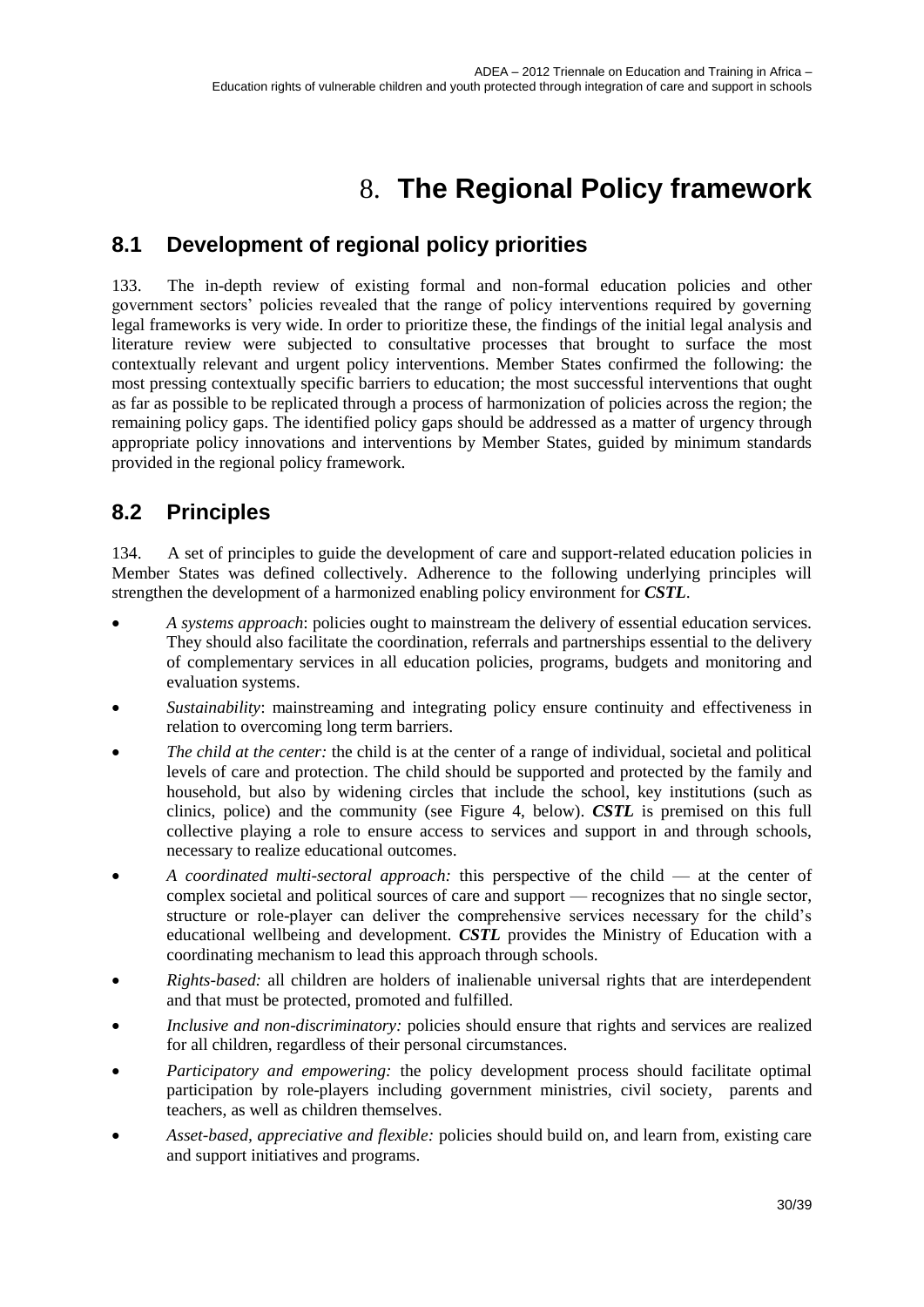*Evidence-based and contextually relevant:* policies should be contextually relevant and based on accurate local data.



<span id="page-30-2"></span>**Figure 4: "The child at the center"**

## <span id="page-30-0"></span>**8.3 Policy priorities**

135. In line with the three categories of findings in the regional policy report (i.e. *school provisioning, complementary services* and *delivery mechanisms findings*), the regional policy framework presents a list of comprehensive policy recommendations in three broad categories: (i) policy priorities for core education mandates; (ii) policy priorities for complementary services; (iii) policy priorities for coordinated institutional arrangements and delivery mechanisms. A rationale is provided for each proposed policy, and identifies the policy issue and explains why it needs to be addressed. To illustrate the proposed policy intervention in a practical and tangible manner, the framework gives examples of concrete and successful policy implementation strategies in different Member States.

136. A summary of the policy interventions for prioritization by Ministries of Education to ensure care and support for teaching and learning, is also presented. Examples of policy recommendations from the regional policy framework are listed per category below. (See Appendix 1, which provides an outline of the regional policy framework.)

### <span id="page-30-1"></span>**8.3.1 Policy priorities for core education mandates**

137. The following policies — which promote access to school, learner retention, and learner achievement — fall directly within the mandate of the Ministries of Education.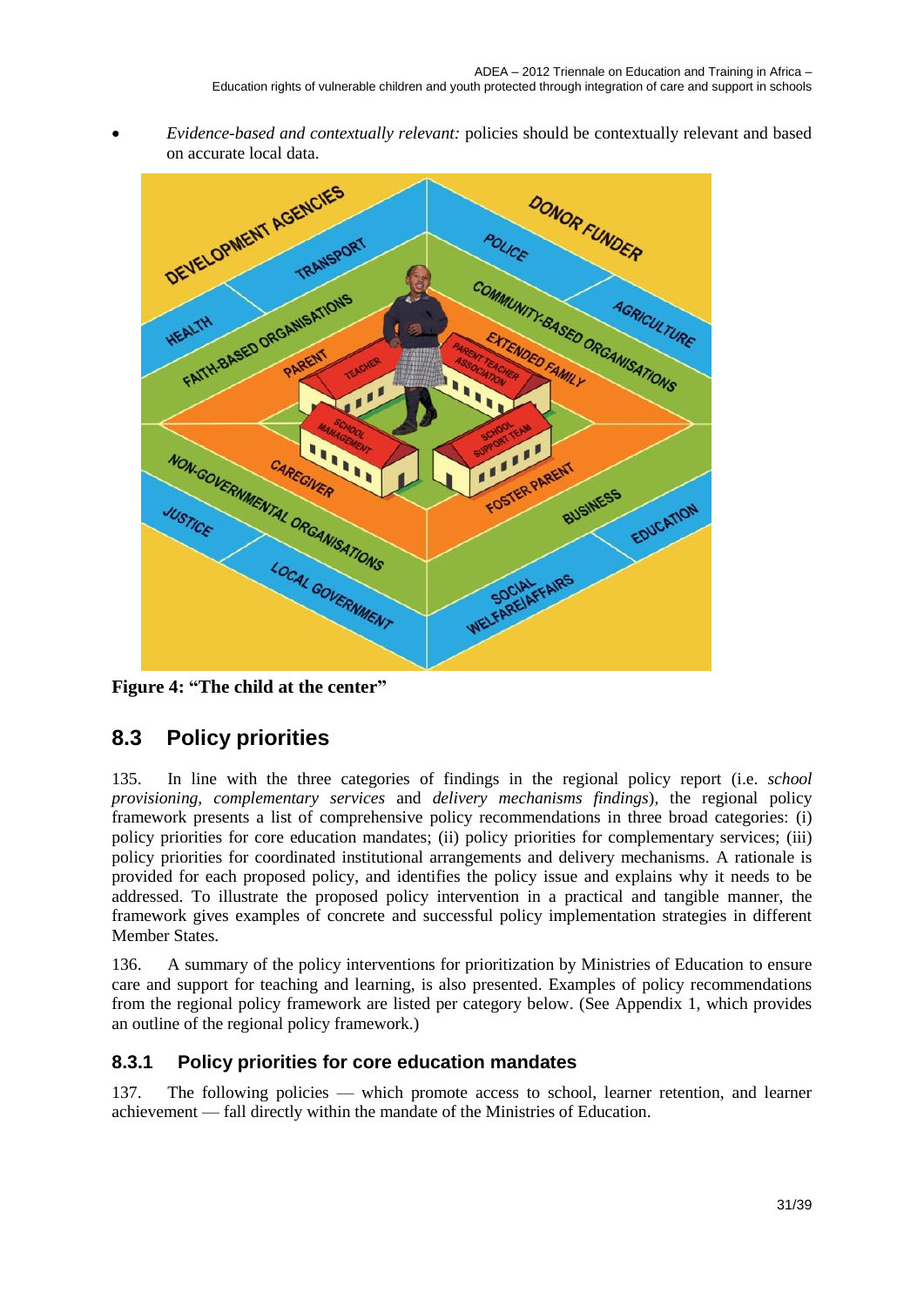### *Promoting learner access to school*

138. Policies should ensure that all children, regardless of personal circumstances, have an opportunity to enroll at school, and — once enrolled — can make full use of all school facilities. The realization of this objective requires *inter alia*: the imposition of a legal obligation on all parents to enroll their children at an appropriate age, and a corresponding obligation on schools to accept and enroll all children. In other words, education should be made compulsory, and admission policies should be inclusive and non-discriminatory. It is essential that compulsory education be accompanied by policies that address the direct and indirect costs of education that make it difficult or impossible for parents to meet their relevant obligations.

139. In addition, enough schools and teachers should be provided to accommodate the number of learners eligible for enrollment. Moreover, sufficient and appropriate learning infrastructure and materials should be provided to meet the access needs of all children, regardless of their health, disability, gender or other status.

*Examples of proposed policy interventions promoting learner access to school*

#### *Free education*

Ministries of Education are encouraged to identify and address the full spectrum of direct and indirect access costs which inhibit the enrollment of children at schools, such as registration fees, tuition fees, school uniforms, the cost of transport, stationery and related costs. Member States are urged, in addition, to develop or strengthen appropriate financing policy to fund both direct and indirect costs.

#### *Equitable distribution*

Ministries of Education are encouraged to ensure that education provisions are equitably distributed throughout the Member State in urban, peri-urban and rural areas, bearing in mind that equity may require the dedication of more resources to highly vulnerable areas, such as rural areas markpolicy high levels of poverty and poor levels of educational infrastructure.

140. Acknowledging that there is an under-supply of schools in many remote rural areas, the regional policy framework includes a recommendation on the equitable distribution of education provisions in urban, peri-urban and rural areas: Ministries of Education are asked to bear in mind that to achieve equity it may be necessary to allocate more resources to highly vulnerable areas — such as rural areas marked by poor levels of educational infrastructure.

141. Another response to the under-supply of schools in remote rural areas in the region that has gained international attention is the use of non-formal and informal education solutions. These alternative education solutions are characterized by flexible curricula and methodology, and are adaptable to the individual needs of students (Dib, 1988). Furthermore, this integration of formal education with non-formal and informal methods ensures inclusion of diverse student populations. Examples of alternative education solutions include a combination of vocational training, work- or home-based learning, general education, community schools and institution-based forms of learning (ADEA, 2009). Alternative approaches of education should cut across all levels, and should include an emphasis on education that can occur and is already occurring outside of the traditional formal structures (ibid.). Alternative education solutions, both non-formal and informal, need to be further explored to evaluate their potential contribution to the transition to the workplace and to lifelong learning.

142. However, non-formal education solutions (which are often found in under-resourced rural areas) did not fall within the scope of the policy review; the *CSTL* regional policy framework therefore does not yet make explicit policy recommendations relating to alternative education streams. Through *CSTL*, SADC works *directly* with Ministries of Education; in Phase 1, there was a stronger focus on creating an enabling policy environment for mainstreaming care and support into the *formal* education sector. However, in light of a growing international policy discourse on "diversified but equitable basic education" — which calls on education ministries to embrace alternative education streams — *CSTL* plans to address this in Phases 2 and 3: the possibility of developing explicit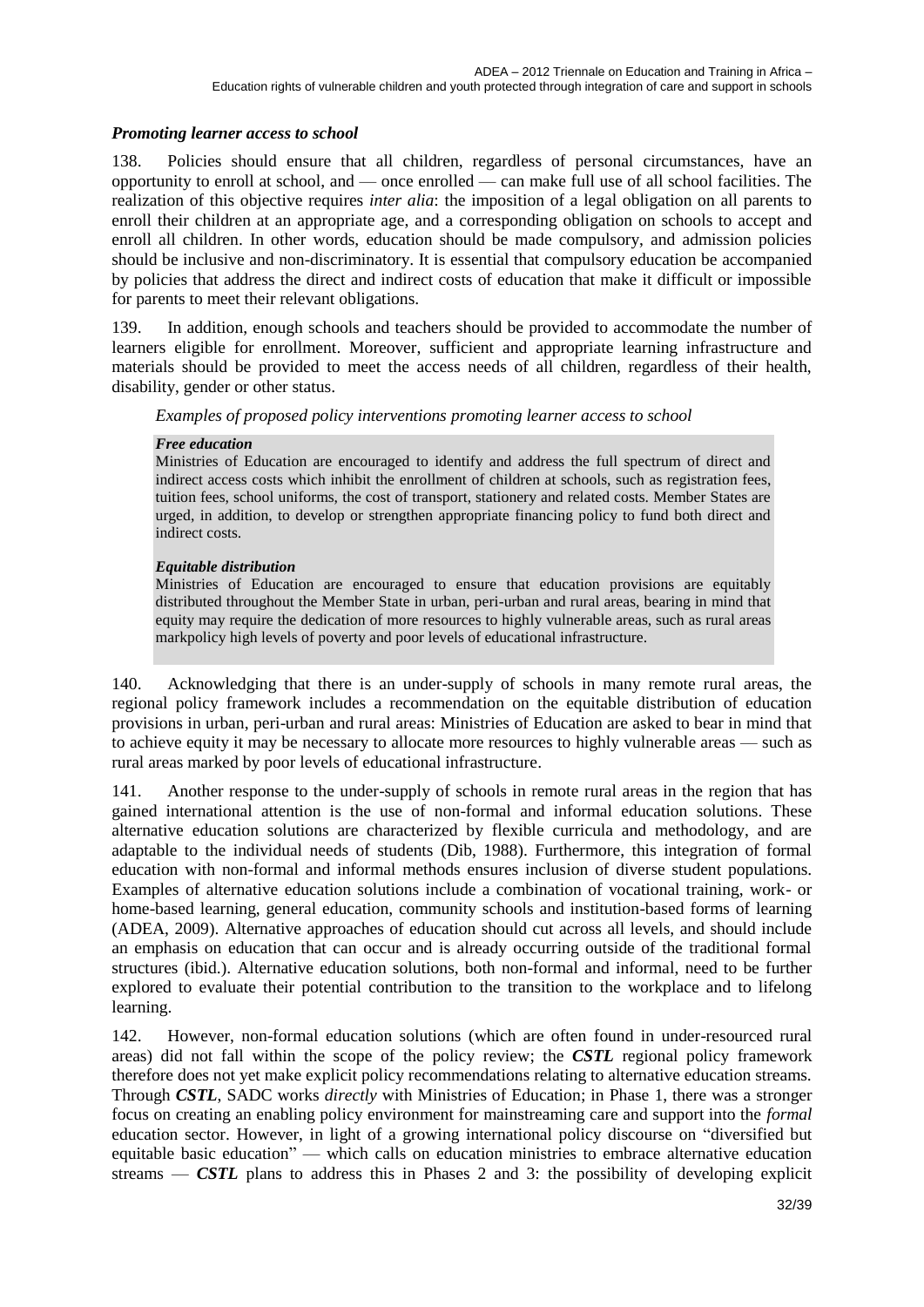recommendations in the regional policy framework to recognize and support alternative forms of basic education will be considered.

#### *Promoting learner retention*

143. Ensuring regular attendance, retention until the end of the primary cycle and the transition of learners into secondary school (and their retention therein), calls for priority policy interventions. Systems ought to be in place to monitor attendance; to identify children at risk of dropping out; to facilitate the delivery of support services to address the factors creating these risks. Some of these risks that should be addressed directly within the education system include:

- the prohibition and prevention of abuse and exploitation of children within the school setting;
- the provision of additional educational and learning support to learners who are frequently absent due to ill health or the need to work;
- the provision of school infrastructure, such as water and sanitation, to prevent girls from dropping out of school;
- the provision of additional support to children who have dropped out (for examples girls who have fallen pregnant or children in conflict situations) to enable them to re-enter school and catch up.

#### *Examples of proposed policy interventions promoting learner retention*

#### *Monitoring attendance*

Ministries of Educations are urged to make attendance and completion of basic education compulsory. This requires the introduction and strengthening of systems to monitor attendance, identify children that are frequently absent, or at risk of dropping out, requiring engagement with caregivers as to the causes of poor attendance and creating opportunities for the referral of parents, caregivers and children to complementary service providers to address these underlying factors.

#### *Child marriage*

Education policies and programs should be strengthened to protect girls from early marriages and encourage their return to school even if married.

#### *Re-entry*

Ministries of Education should assist learners who have dropped out to re-enter the school system and provide any necessary additional support to assist them to catch up and deal with additional burdens and responsibilities that may impact on their continued retention and performance once they have re-entered the system.

#### *Promoting learner achievement*

144. Learner achievement is affected by many inter-linked factors that also impact on attendance and retention. Examples include health, water and sanitation and child labor. In addition, learner achievement is affected by the quality of the education provided. This is in turn determined by the quantity and quality of educational facilities and resources; the relevance and inclusivity of the curriculum; the quality of teaching; teacher training, development and support; progress monitoring and assessment.

*Examples of proposed policy interventions promoting learner achievement*

#### *Teacher training*

Ministries of Education are urged to provide pre-service and in-service training and capacitybuilding to enable teachers to provide sufficiently high quality education; to enable them to identify learners at risk of poor achievement and provide them with the necessary educational support and link them with complementary support service providers.

#### *After-school education*

Member States should strive to facilitate the establishment of links between schools, communities and families to allow for the provision of teacher-led after-school educational support.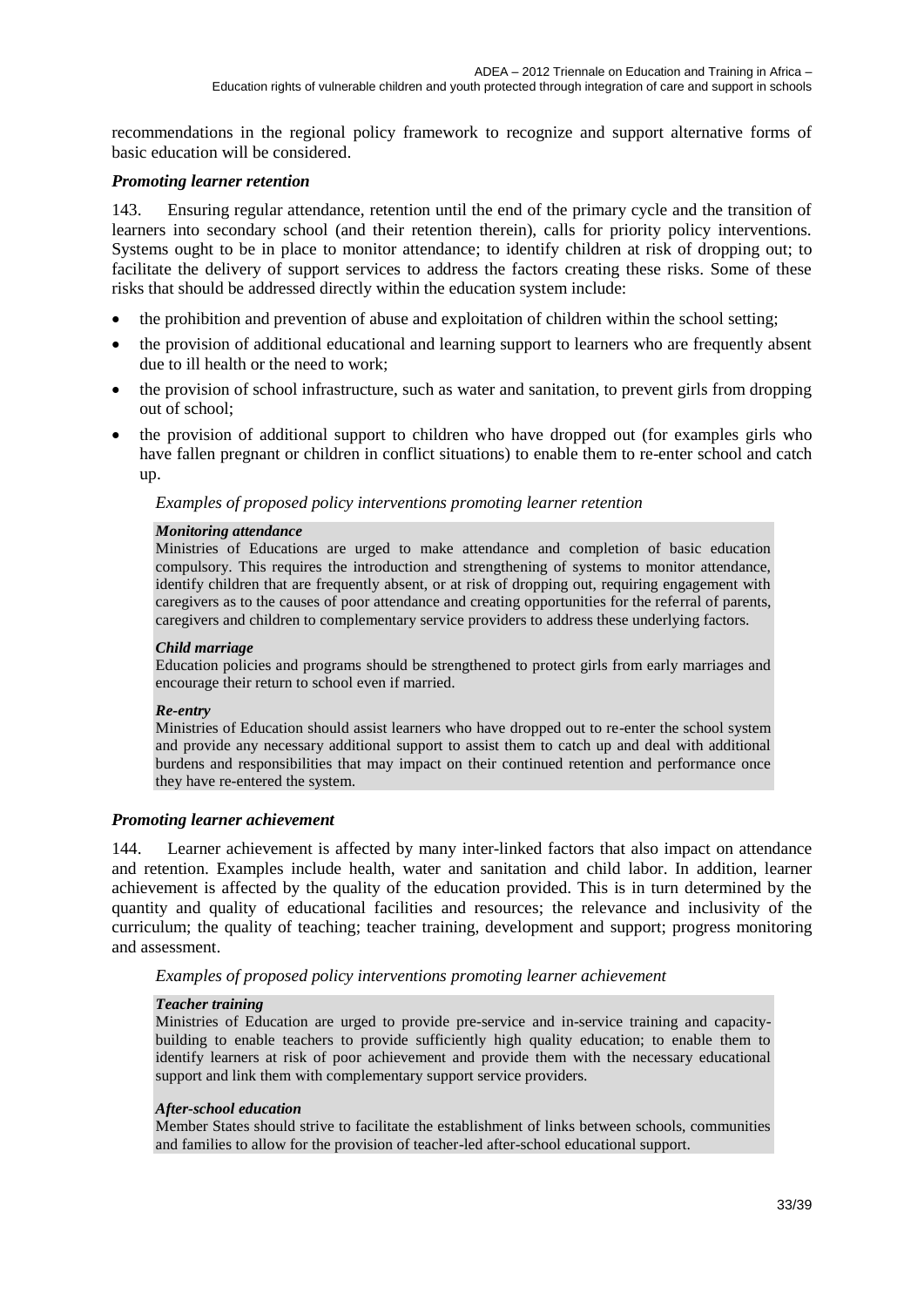### *Language of instruction*

Ministries of Education are encouraged to develop a language of instruction policy that promotes learning in the foundation phase in the child's home language.

### <span id="page-33-0"></span>*8.3.2* **Policy priorities for provision of complementary services**

145. The delivery of a number of complementary services that do not fall within the direct mandate, authority or budgets of the Ministries of Education must also be prioritized in order to ensure access, retention, and optimal learner achievement. These services include accessing birth certificates; healthcare; food and nutrition; water and sanitation in the community and home environment; protection from abuse and neglect beyond the school setting; protection from exploitative and harmful labor practices; social assistance (cash transfers); early childhood development and education for children aged 0–4.

*Examples of proposed policy interventions for provision of complementary services*

#### *Health support to schools*

Ministries of Education should advocate for Member States to ensure that community-based health strategies, usually implemented through primary health care, directly serve and support school communities.

#### *HIV and AIDS*

Ministries of Education should advocate for Member States to strengthen alignment between school, community and health service prevention, treatment and care and support for children and teachers affected by HIV and AIDS by:

o facilitating the creation of a safe and caring school environment to support children and teachers infected or affected by HIV and AIDS;

o addressing stigma and discrimination and ensuring that no child is excluded from relevant prevention, treatment and care interventions;

promoting HIV prevention through a range of educational and behavior change strategies.

#### *School feeding*

Ministries of Education should, in partnership with complementary service providers such as the Ministries of Health and Agriculture, ensure that all learners are provided with daily sufficient nutritious food in order to stay healthy, learn well and develop to their full potential.

#### *Child protection*

Ministries of Education should advocate for Member States to ensure a national comprehensive and integrated child protection system that promotes children's rights to protection from abuse, neglect and exploitation; to family care and protection; and to alternative care, and should participate in the development and implementation of such a system. This calls for the recognition and promotion of the participation of all sectoral role-players, including those in the education sector, to address the safety and security of all children at home, at school and in the community, and requires that children enjoy adult care and support.

#### *Psychosocial support*

Ministries of Education should ensure the provision of psychosocial support for children at school and in the community, ensuring that emotional support, relevant treatment, counseling and guidance are offered to children who have experienced any form of trauma.

#### *Water and sanitation*

Ministries of Education should advocate for Member States to ensure that all children have access to safe water and sanitation at home, at school and in the community.

### <span id="page-33-1"></span>*8.3.3* **Policy priorities for institutional arrangements and delivery**

146. While it is not the mandate of Ministries of Education *to deliver* complementary services, they *are* responsible for facilitating the necessary partnerships and support networks between the education and other sectors. They are also responsible for coordinating institutional arrangements that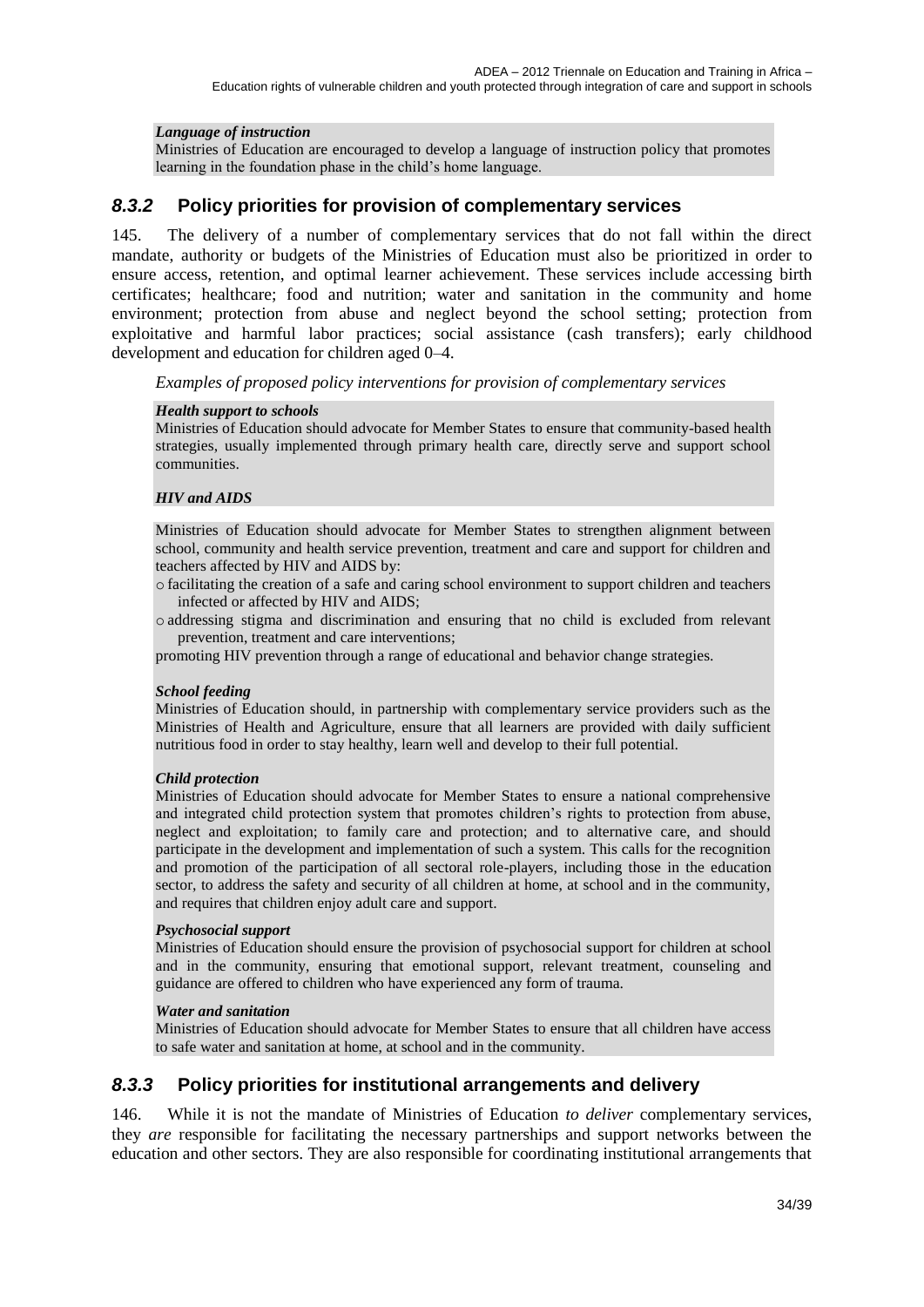ensure that children access these services through schools acting as integrated vehicles of service delivery.

147. The provision of care and support in schools does not depend on school staff delivering complementary services; rather it depends on them *identifying* and *referring* vulnerable children to these service providers. This means that effective referral systems are at the heart of *CSTL*. Thus it is necessary to build the capacity of education sector staff to identify children who need help, and to ensure that the necessary referral support systems are in place.

*Examples of proposed policy interventions promoting service delivery*

#### *Policy development process*

Member States should strengthen their national systems of care and support for children through comprehensive legislation that is able to respond effectively to the constantly changing context and that includes a diversity of role-players in the development and implementation process. Attention should be directed to the policy development process, ensuring that policy is not developed in isolation but that different departments and Ministries work together in an integrated manner.

#### *Partnerships*

The Ministries of Education are encouraged to promote well-defined partnerships between the departments of education, other relevant ministries, civil society and development partners. Such partnerships should clearly articulate common objectives, parameters, expectations, roles and responsibilities, and mechanisms for joint planning and accountability.

#### *Child referral*

.

Member States should ensure effective support for teachers and other school staff to enable them to identify vulnerable learners; and Member States should develop effective, coordinated referral networks and mechanisms to provide comprehensive support to children.

o Member States shall further ensure that relevant stakeholders, including authorities, schools, parents and learners are aware of and have access to reporting channels and referral systems.

o Follow-up mechanisms should be in place to track progress in the delivery of care and support services to individual children.

oInformation shall be coordinated and analyzed to inform policy development, resourcing and action.

### <span id="page-34-0"></span>**8.4 Conclusions regarding the regional policy framework**

The development of the regional policy framework is the first step towards realizing the commitment by the Ministries of Education in the SADC Region to make care and support for teaching and learning a core mandate of the sector — and in so doing, make it sustainable, ensure that it is scaled up so that it reaches all vulnerable children though all schools, and ensure that it is adequately resourced. The policy framework provides a "road-map" for Member States to move forward by engaging in a robust process of strengthening policy and development, in order to realize the common regional care and support objectives. The framework will be presented to the Ministers of Education for approval at their annual education forum in 2013.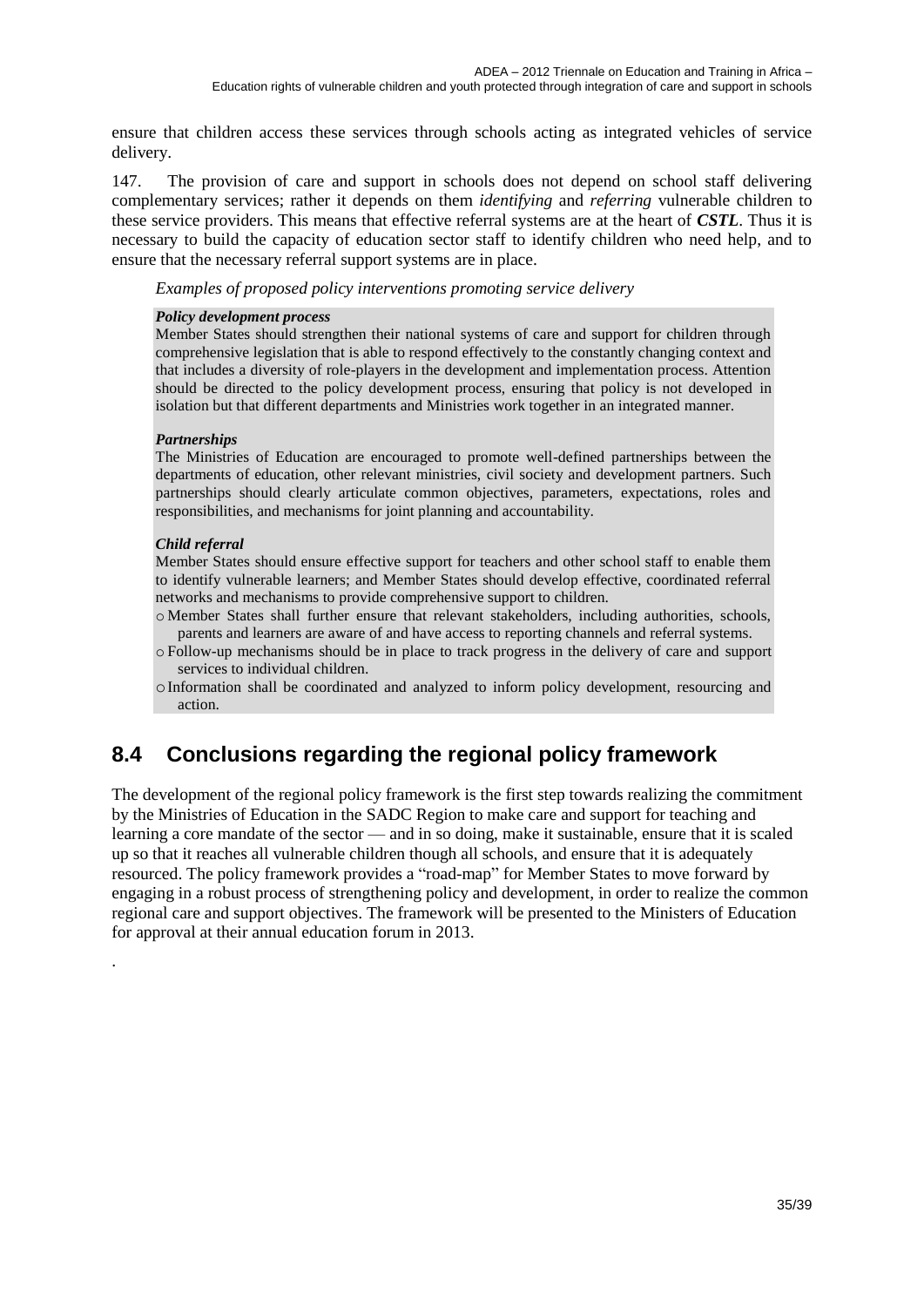# 9. **CONCLUSION**

<span id="page-35-0"></span>148. The *CSTL* initiative is a response by SADC Ministers of Education to the multiple challenges that vulnerable learners in the region face in realizing their right to education. *CSTL* builds on existing policy, programs and structures at country and regional level, and provides Ministries of Education with a coordinating mechanism to mainstream care and support into their education systems. *CSTL* works towards creating an enabling policy environment that supports schools to become *inclusive centers of teaching, learning and support*. An essential package of care and support, identified through *CSTL*, is currently being implemented in the baseline schools of the five Phase 1 Member States. Through the multi-sectoral delivery of this package, children will be able to access the required services and support that are necessary to improve their access to school, retention and performance.

149. The regional policy review revealed that since 2008 Member States have made progress in policy development and strengthening and have introduced innovative care and support-related policies and programs. It also identified significant policy gaps and contradictions, and Ministries of Education have acknowledged the need to work in collaboration with other ministries to further develop and strengthen policies.

150. Informed by the policy review, a comprehensive regional policy framework was developed in 2011, and provides policy recommendations for mainstreaming, harmonizing and aligning care and support for teaching and learning related policies within and across Member States. The policy framework spells out concrete policy recommendations for Ministries of Education for (i) the core education mandates; (ii) complementary services pertaining to other sectors (but which impact on education); (iii) service delivery mechanisms. Member States will use the framework to strengthen their country polices and address the identified gaps and contradictions.

151. *CSTL* is a unique response to the multiplicity of challenges — including the impact of HIV and AIDS — facing vulnerable learners in the SADC Region. The *CSTL* regional policy review and framework supports the regional strategy of addressing the care and support needs of orphans and vulnerable children and youth - it is the vehicle for operationalizing the SADC's *Strategic Framework for OVC&Y* in the education sector. Ultimately it works towards achieving access to school, retention and performance for all orphans and vulnerable children in the region.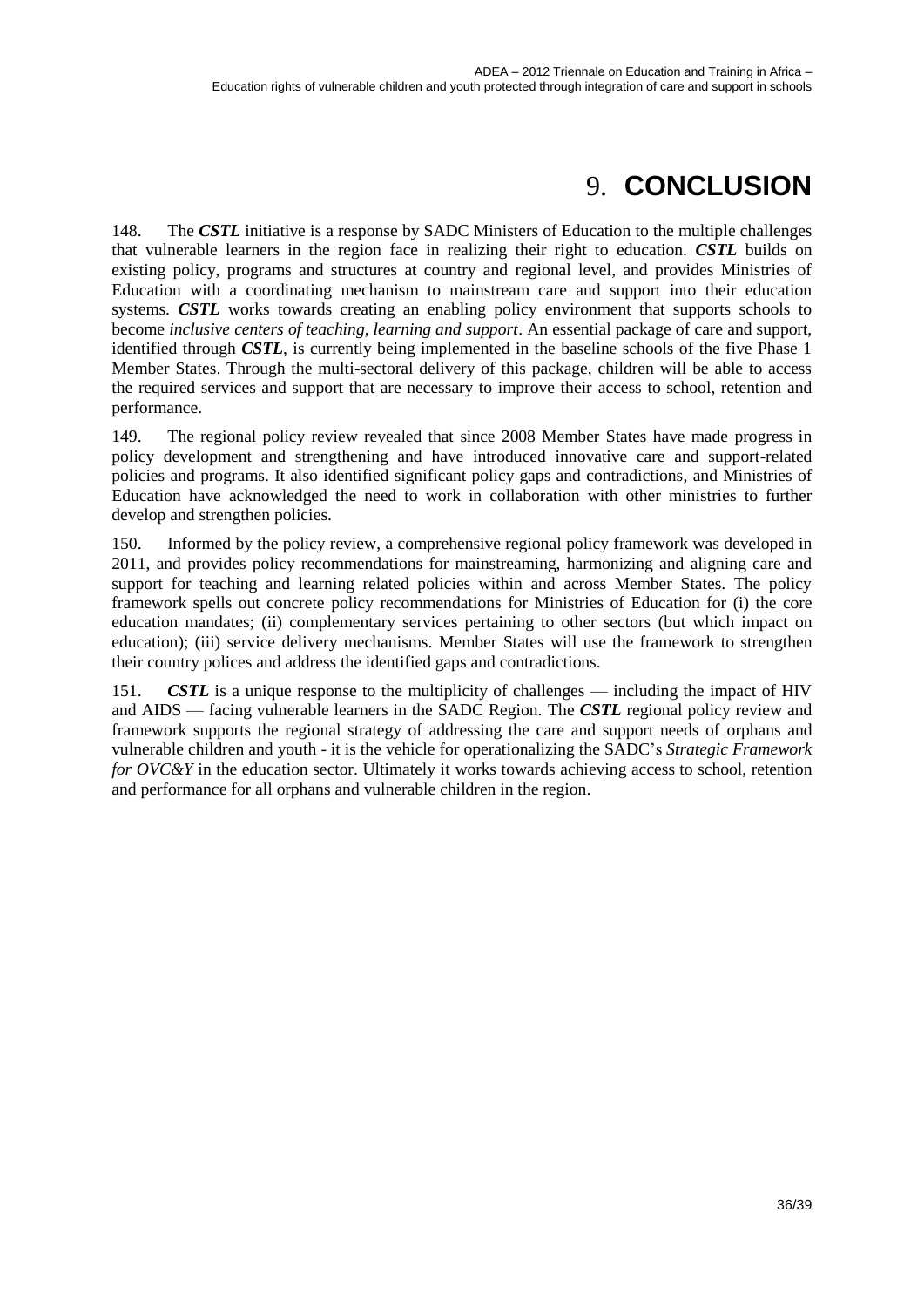# 10.**APPENDICES**

<span id="page-36-0"></span>Appendix 1: CSTL Regional Policy Framework ~ Summary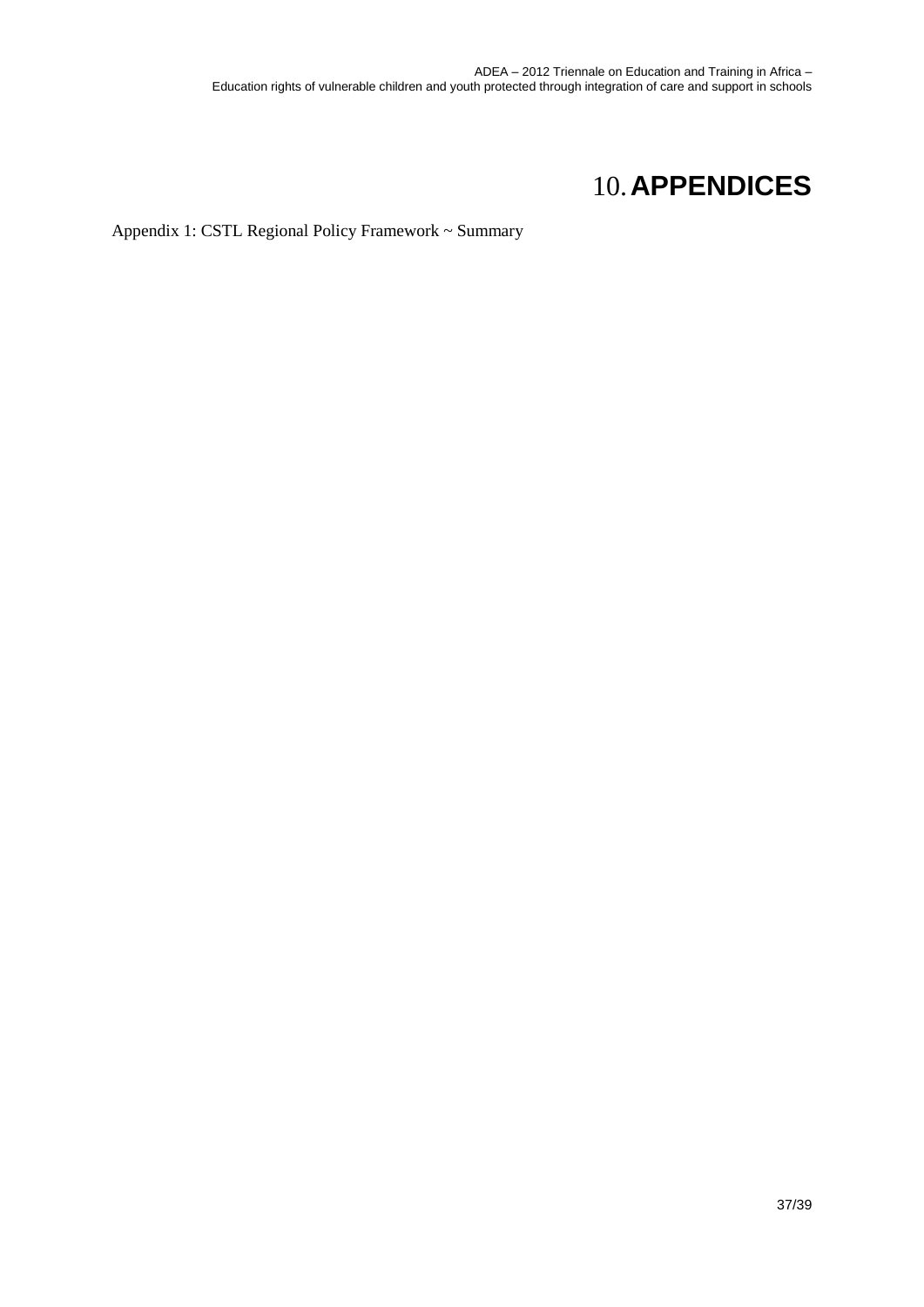# 11.**BIBLIOGRAPHY**

<span id="page-37-0"></span>ADEA, 2009. *Post-Primary Education in Africa. Challenges and Approaches for Expanding Learning Opportunities*. Synthesis prepared for and lessons learned from the 2008 ADEA Biennial on Education in Africa. Maputo, Mozambique, May, 5-9, 2008. Paris: ADEA.

CHURCHMAN, C.W. 1968. *The Systems Approach.* New York: Dell Publishing.

DIB, C.Z. 1988. "Formal, non-formal and informal education: Concepts/ applicability*"* in: *Cooperative Networks in Physics Education - Conference Proceedings 173, American Institute of Physics,* 300-315.

DZIRIKURE, M. 2008. *Strategic Framework and Programme of Action (2008-2015): Comprehensive Care and Support Orphans, Vulnerable Children and Youth in the Southern African Community*. Gaborone: SADC Secretariat.

DZIRIKURE, M. 2010. *Towards a Management Approach for Sustainable Social Development Programmes for Orphans in Southern Africa: Application of Systems Theory* (Doctoral Thesis). Durban: University of Kwazulu-Natal.

FLOOD, R.L. and JACKSON, M.C. 1991. *Creative Problem Solving: Total Systems Intervention.* Chichester: John Wiley and Sons.

HOLZMANN, R. and JØRGENSEN, S. 2001.["Social Risk Management: A New Conceptual](http://ideas.repec.org/a/kap/itaxpf/v8y2001i4p529-556.html)  [Framework for Social Protection, and Beyond,](http://ideas.repec.org/a/kap/itaxpf/v8y2001i4p529-556.html)" in: *[International Tax and Public Finance](http://ideas.repec.org/s/kap/itaxpf.html)*, 8 (4: 529–556). [Paper Adopted by the World Bank for its Social Protection Framework].

JAMES, V., MAMEJA, J. and MILANZI. A. 2008. "Report of a Rapid Assessment and Analysis of Vulnerabilities Facing Orphans and other Vulnerable Children and Youth (OVCY), and the Quality of OVCY Projects and Programmes in SADC", in: *Assessment Report Prepared for SADC Secretariat*. SADC Secretariat.

MIET AFRICA. 2010. *Care and Support for Teaching and Learning initiative Literature Review.* Durban: MIET Africa.

MIET AFRICA. 2010. *Care and Support for Teaching and Learning initiative Scoping Study Report.* Durban: MIET Africa.

MIET AFRICA. 2009. *Regional Support Pack.* Durban: MIET Africa.

NOTTAWASAGA INSTITUTE (Nairobi) and CENTRE FOR EDUCATION POLICY DEVELOPMENT (Johannesburg). 2008. *Schools as Centres of Care and Support (SCCS) Programme*. Durban: Media in Education Trust.

SADC "Swaziland Communiqué", issued by Ministers Responsible for Education. 2005. *Essential Services for Children: Care and Support in Schools*. Swaziland: SADC.

SADC "Lusaka Communiqué", issued by Ministers Responsible for Education. 2008. Zambia: SADC.

SADC. 2010. *Minimum package of Services for Orphans, Vulnerable Children and Youth in The Southern African Development Community*. Gaborone: SADC Secretariat.

SADC. 2011. *Monitoring And Evaluation Framework For Orphans, Vulnerable Children And Youth in the Southern African Development Community (2012–2015)*. SADC Secretariat: Gaborone.